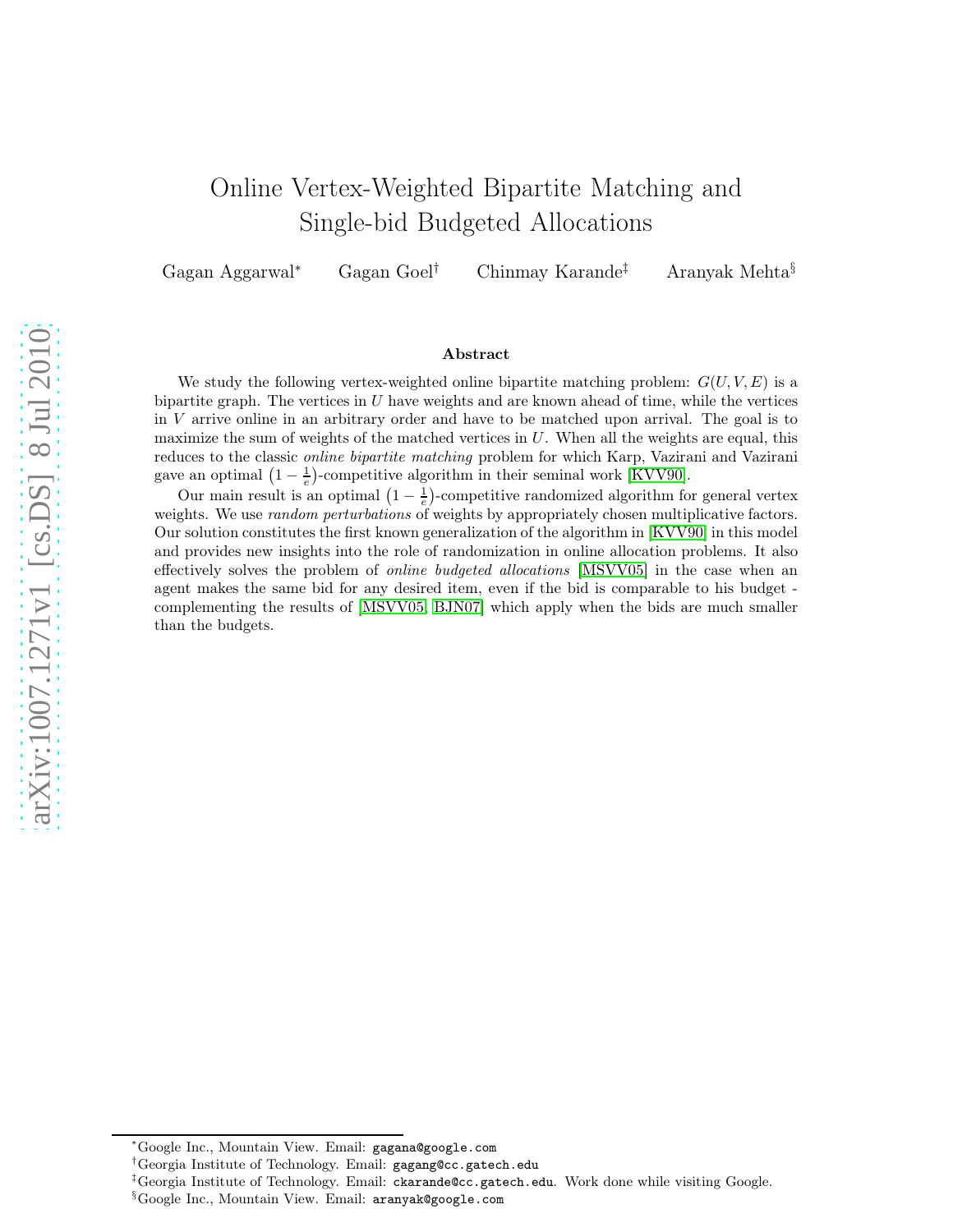### 1 Introduction

Online bipartite matching is a fundamental problem with numerous applications such as matching candidates to jobs, ads to advertisers, or boys to girls. A canonical result in online bipartite matching is due to Karp, Vazirani and Vazirani [\[KVV90\]](#page-11-0), who gave an optimal online algorithm for the unweighted case to maximize the size of the matching. In their model, we are given a bipartite graph  $G(U, V, E)$ . The vertices in U are known ahead of time, while the vertices in V arrive one at a time online in an arbitrary order. When a vertex in V arrives, the edges incident to it are revealed and it can be matched to a neighboring vertex in  $U$  that has not already been matched. A match once made cannot be revoked. The goal is to maximize the number of matched vertices.

However, in many real world scenarios, the value received from matching a vertex might be different for different vertices: (1) Advertisers in online display ad-campaigns are willing to pay a fixed amount every time their graphic ad is shown on a website. By specifying their targeting criteria, they can choose the set of websites they are interested in. Each impression of an ad can be thought of as matching the impression to the advertiser, collecting revenue equal to the advertiser's bid. (2) Consider the sale of an inventory of items such as cars. Buyers arrive in an online manner looking to purchase one out of a specified set of items they are interested in. The sale of an item generates revenue equal to the price of the item. The goal in both these cases is to maximize the total revenue. With this background, we consider the following problem:

ONLINE VERTEX-WEIGHTED BIPARTITE MATCHING: The input instance is a bipartite graph  $G(U, V, E, \{b_u\}_{u\in U})$ , with the vertices in U and their weights  $b_u$  known ahead of time. Vertices in V arrive one at a time, online, revealing their incident edges. An arriving vertex can be matched to an unmatched neighbor upon arrival. Matches once made cannot be revoked later and a vertex left unmatched upon arrival cannot be matched later. The goal is to maximize the sum of the weights of the matched vertices in U.

Connection to the online budgeted allocation problem: Apart from being a natural generalization of the online bipartite matching problem, our vertex-weighted matching problem is closely related to an important class of online problems. Mehta et al [\[MSVV05\]](#page-11-1) considered the following online version of maximum budgeted allocation problem [\[GKP01,](#page-11-3) [LLN01\]](#page-11-4) to model sponsored search auctions: We have n agents and m items. Each agent i specifies a monetary budget  $B_i$  and a bid  $b_{ij}$  for each item j. Items arrive online, and must be immediately allocated to an agent. If a set S of items is allocated to agent i, then the agent pays the minimum of  $B_i$  and  $\sum_{j\in S} b_{ij}$ . The objective is to maximize the total revenue of the algorithm. An important and unsolved restricted case of this problem is when all the non-zero bids of an agent are equal, *i.e.*  $b_{ij} = b_i$  or 0 for all j. This case reduces to our vertex-weighted matching problem (For a proof, refer to Appendix [A\)](#page-12-0).

For the general online budgeted allocation problem, no factor better than  $\frac{1}{2}$  (achieved by a simple deterministic greedy algorithm [\[LLN01\]](#page-11-4)) is yet known. The best known lower bound stands at  $1 - \frac{1}{e}$  due to the hardness result in [\[KVV90\]](#page-11-0) for the case when all bids and budgets are equal to 1 - which is equivalent to the unweighted online matching problem. The small bids case - where  $b_{ij} \ll B_i$  for all i and j - was solved by [\[MSVV05,](#page-11-1) [BJN07\]](#page-11-2) achieving the optimal  $1-\frac{1}{e}$  deterministic competitive ratio. It was believed that handling large bids requires the use of randomization, as in [\[KVV90\]](#page-11-0). In particular, many attempts [\[KV07,](#page-11-5) [BM08,](#page-11-6) [GM08\]](#page-11-7) had been made to simplify the analysis of the randomized algorithm in [\[KVV90\]](#page-11-0), but no generalization had been achieved.

Our solution to the vertex-weighted matching problem is a significant step in this direction. Our algorithm generalizes that of [\[KVV90\]](#page-11-0) and provides new insights into the role of randomization in these solutions, as outlined in Section [1.1.](#page-2-0) Finally, our algorithm has interesting connections to the solution of [\[MSVV05\]](#page-11-1) for the *small bids* case - despite the fact that the vertex-weighted matching problem is neither harder nor easier than the small bids case. This strongly suggests a possible unified approach to the unrestricted online budgeted allocation problem. See Section [1.2](#page-3-0) for details.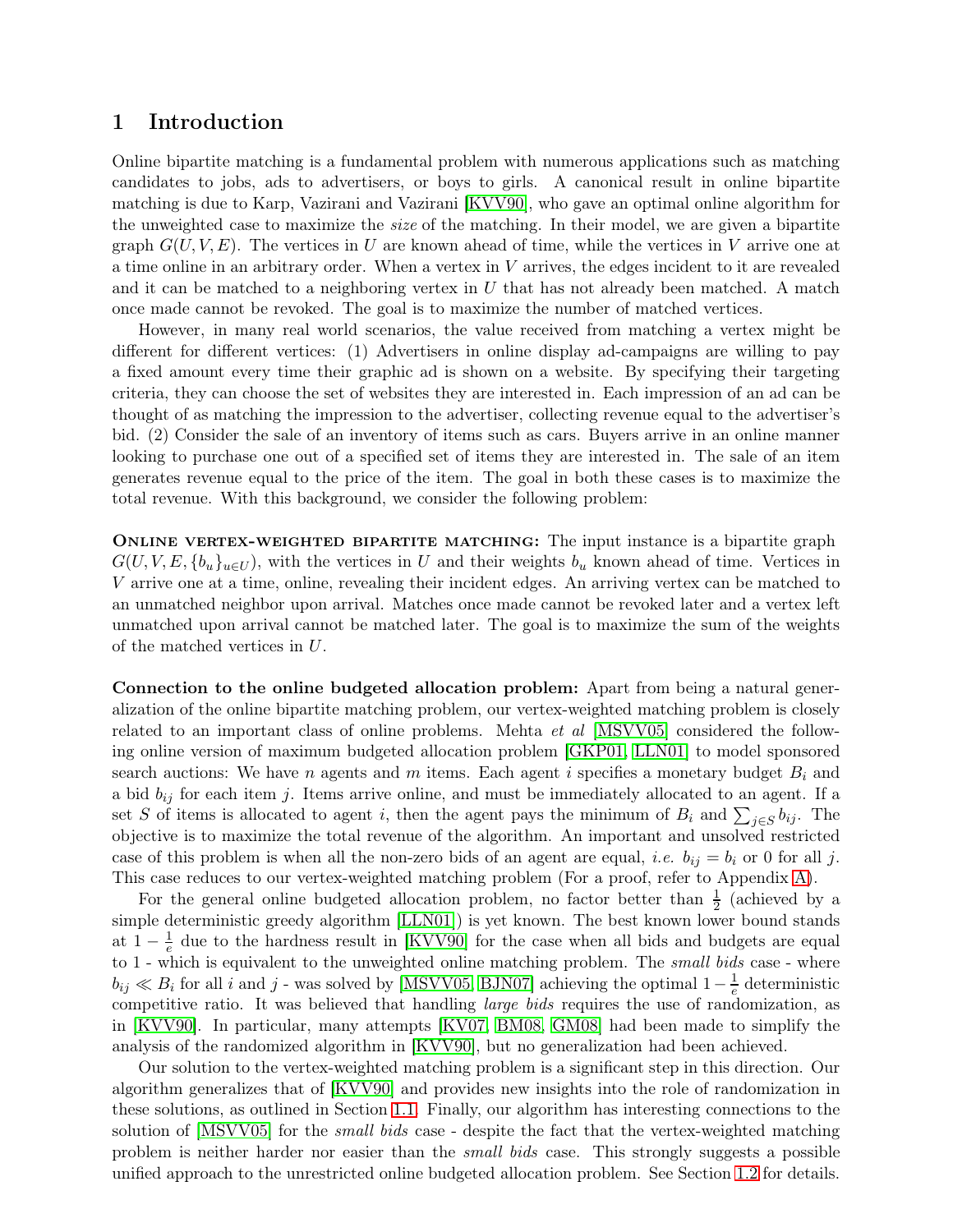#### <span id="page-2-0"></span>1.1 Overview of the Result

Solution to the unweighted case: To describe our result, it is instructive to start at the unweighted case  $(b_u = 1$  for all  $u \in U$ ) and study its solution by [\[KVV90\]](#page-11-0). Two natural approaches that match each arriving  $v \in V$  to the an unmatched neighbor in U chosen (a) arbitrarily and (b) randomly, both fail to achieve competitive ratio better than  $\frac{1}{2}$ . Their solution is an elegant randomized algorithm called RANKING that works as follows: it begins by picking a uniformly ran*dom permutation* of the vertices in  $U$  (called the "ranking" of the vertices). Then, as a vertex in V arrives, it is matched to the highest-ranked unmatched neighbor. Surprisingly, this idea of using correlated randomness for all the arriving vertices achieves the optimal competitive ratio of  $1-\frac{1}{e}$ .

How do we generalize RANKING in presence of unrestricted weights  $b_u$ ? The natural GREEDY algorithm which matches an arriving vertex to the highest-weighted unmatched neighbor, achieves a competitive ratio of  $\frac{1}{2}$  (see Appendix [B](#page-13-0) for a proof). No deterministic algorithm can do better. While the optimality of RANKING for unweighted matching suggests choosing random ranking permutations of U, RANKING itself can do as badly as factor  $\frac{1}{n}$  for some weighted instances.

The main challenge in solving this problem is that a good algorithm must follow very different strategies depending on the weights in the input instance. GREEDY and RANKING are both suboptimal for this problem, but both have ideas which are essential to its solution. In particular, they perform well on distinct classes of inputs, namely, Greedy on highly skewed weights and Ranking on equal weights. The following observation about Ranking helps us bridge the gap between these two approaches: Suppose we perturb each weight  $b<sub>u</sub>$  identically and independently and then sort the vertices in the order of decreasing perturbed weights. When all the weights are equal, the resulting order happens to be a uniformly random permutation of  $U$  and thus, RANKING on unweighted instances can be thought of as Greedy on perturbed weights! We use this insight to construct our solution to the vertex-weighted matching problem. While the nature of perturbation used did not matter in the above discussion, we need a very specific perturbation procedure for general vertex-weights.

Our algorithm is defined below:

| Algorithm 1: PERTURBED-GREEDY                                             |
|---------------------------------------------------------------------------|
| For each $u \in U$ , pick a number $x_u$ uniformly at random from [0, 1]. |
| Define the function $\psi(x) := 1 - e^{-(1-x)}$ .                         |

foreach *arriving*  $v \in V$  do

Match v to the unmatched neighbor  $u \in U$  with the highest value of  $b_u \psi(x_u)$ . Break ties consistently, say by vertex id.

Remarks: It is not obvious, and indeed is remarkable in our opinion, that it suffices to perturb each weight  $b_u$  completely independently of other weights. In Appendix [C,](#page-14-0) we provide intuition as to why such is the case. Also, the particular form of the function  $\psi$  is not a pre-conceived choice, but rather an artifact of our analysis. This combined with the discussion in Section [1.2](#page-3-0) seems to suggest that  $\psi$ is the 'right' perturbation function. We note that we can also choose the function  $\psi(x)$  to be  $1-e^{-x}$ , which keeps the algorithm and results unchanged. Finally, we note that the multipliers  $y_u = \psi(x_u)$ are distributed according to the density function  $f(y) = \frac{1}{1-y}$  for  $y \in [0, 1 - \frac{1}{e}]$  $\frac{1}{e}$ . Therefore, we could have equivalently stated our algorithm as: For each  $u \in U$ , choose a random multiplier  $y_u \in [0, 1 - \frac{1}{e}]$  from the above distribution, and use  $b_u y_u$  as the perturbed weight.

<span id="page-2-1"></span>Our main result is the following theorem. The second part of the theorem follows from the optimality of Ranking for unweighted matching [\[KVV90\]](#page-11-0).

**Theorem 1** PERTURBED-GREEDY achieves a competitive ratio of  $1 - 1/e$  for the vertex-weighted online bipartite matching problem. No (randomized) algorithm has a better competitive ratio.

In addition to the basic idea (from the proof of Ranking) of charging unmatched vertices in some probabilistic events to matched vertices in other events, our analysis needs to handle the new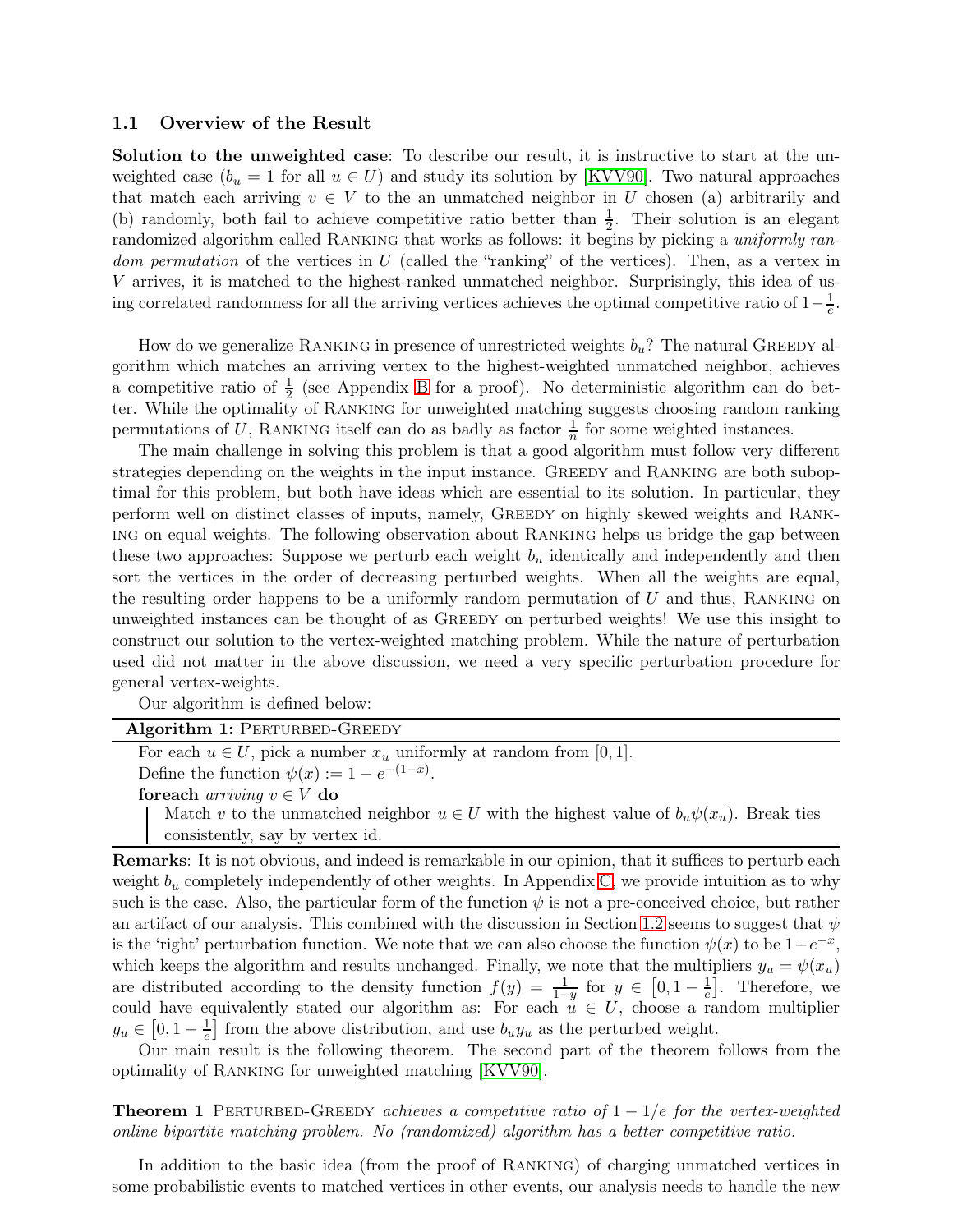complexity introduced due to the weights on vertices. At a very high level, just like the algorithm, our analysis also manages to pull together the essence of the analyses of both Greedy and Ranking.

#### <span id="page-3-0"></span>1.2 Implications of the Result

Finding the optimal distribution over permutations of  $U$ : Since PERTURBED-GREEDY also chooses ranking orders through randomization, we can interpret it as a non-uniform Ranking, where it chooses permutations of  $U$  from the 'optimal' distribution. But we could have posed the following question, without the knowledge of our algorithm: How do we find an optimal nonuniform distribution over permutations of U? As a start, let us consider the case of  $2\times 2$  graphs. By exhaustive search over all  $2\times 2$  graphs, we can figure out the best RANKING like algorithm for  $2\times 2$ graphs (Figure [2](#page-15-0) in Appendix [D](#page-14-1) shows the only two potentially 'hard' instances in  $2 \times 2$  graphs). This algorithm picks the permutation  $(u_1, u_2)$  with probability  $\frac{\alpha}{1+\alpha}$  and the permutation  $(u_2, u_1)$ with probability  $\frac{1}{1+\alpha}$  (where  $\alpha = b_{u_1}/b_{u_2}$ ), and then proceeds to match to the highest neighbor. This algorithm gives a factor of  $\frac{\alpha^2+\alpha+1}{(\alpha+1)^2}$ , which is minimized at  $\alpha=1$ , giving a factor of 3/4 (in which case the algorithm is simply the same as RANKING.

An attempt to generalize this idea to larger graphs fails due to a blow-up in complexity. In general, we need a probability variable  $p_{\sigma}$  for every permutation  $\sigma$  of U. The expected weight of the matching produced by the algorithm on a graph G, is a linear expression  $\text{ALG}_G(p_{\sigma_1}, p_{\sigma_2}, ...)$ . Thus, the optimal distribution over permutations is given by the optimal solution of a linear program in the  $p_{\sigma}$  variables. But this LP has exponentially many variables (one per permutation) and constraints (one per "canonical graph instance"). Therefore, our algorithm can be thought of as solving this extremely large LP through a very simple process.

General capacities / Matching  $u \in U$  multiple times: Consider the following generalization of the online vertex-weighted bipartite matching problem: Apart from a weight  $b_u$ , each vertex  $u \in U$ has a capacity  $c_u$  such that u can be matched to at most  $c_u$  vertices in V. The capacities allow us to better model 'budgets' in many practical situations,  $e.g.,$  in online advertising. Our algorithm easily handles general capacities: For each  $u \in U$ , make  $c_u$  copies of u and solve the resulting instance with unit capacities: It is easy to verify that the solution is  $\left(1-\frac{1}{e}\right)$  $\frac{1}{e}$ )-approximate in expectation for the original problem with capacities.

Online budgeted allocation :- The *single bids* case vs. the *small bids* case: As noted earlier and proved in Appendix [A,](#page-12-0) the special case of the online budgeted allocation problem with all the non-zero bids of an agent being equal  $(b_{ij} = b_i \text{ or } 0)$ , reduces to our vertex-weighted matching problem. Since each agent provides a single bid value for all items, let us call this restriction the single bids case.

Corollary 2 PERTURBED-GREEDY achieves a competitive ratio of  $1 - 1/e$  for the single bids case of the online budgeted allocation problem.

Note that the *small bids* case  $(b_{ij} \ll B_i)$  studied in [\[MSVV05,](#page-11-1) [BJN07\]](#page-11-2) does not reduce to or from the *single bids* case. Yet, as it turns out, PERTURBED-GREEDY is equivalent to the algorithm of [\[MSVV05\]](#page-11-1) - let us call it MSVV - on instances that belong to the intersection of the two cases. When every agent has a *single small bid* value, the problem corresponds to vertex-weighted matching with large capacities  $c_u$  for every vertex u. Recall that we handle capacities on  $u \in U$  by making  $c_u$  copies  $u_1, u_2, ..., u_{c_u}$  of u. For each of these copies, we choose a random  $x_{u_i} \in [0,1]$  uniformly and independently. In expectation, the  $x_{u_i}$ 's are uniformly distributed in the interval [0, 1]. Also observe that PERTURBED-GREEDY will match  $u_1, u_2, ..., u_{c_u}$  in the increasing order of  $x_{u_i}$ 's, if at all. Therefore, at any point in the algorithm, if  $u_i$  is the unmatched copy of u with smallest  $x_{u_i}$ (and consequently highest multiplier  $\psi(x_{u_i})$ ) then  $x_{u_i}$  is in expectation equal to the fraction of the capacity  $c_u$  used up at that point. But MSVV uses exactly the scaling factor  $\psi(T)$  where T is the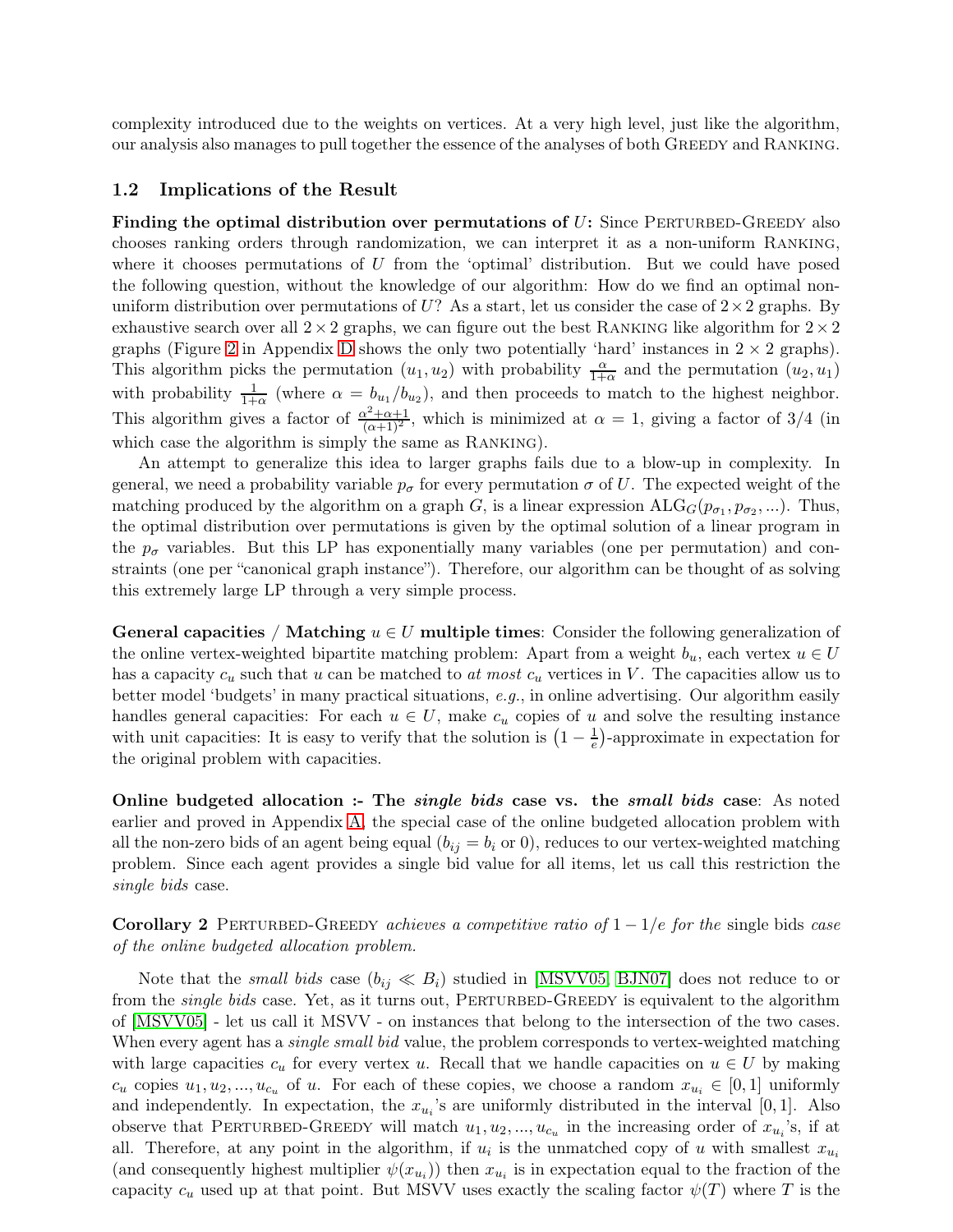fraction of spent budget at any point. We conclude that in expectation, PERTURBED-GREEDY tends to MSVV as the capacities grow large, in the single small bids case.

It is important to see that this phenomenon is not merely a consequence of the common choice of function  $\psi$ . In fact, the function  $\psi$  is not a matter of choice at all - it is a by-product of both analyses (Refer to the remark at the end of Section [3\)](#page-6-0). The fact that it happens to be the exact same function seems to suggest that  $\psi$  is the 'right' function. Moreover, the analyses of the two algorithms do not imply one-another. Our variables are about expected gains and losses over a probability space, while the algorithm in [\[MSVV05\]](#page-11-1) is purely deterministic.

This smooth 'interface' between the seemingly unrelated *single bids* and *small bids* cases hints towards the existence of a unified solution to the general online budgeted allocation problem.

#### 1.3 Other Related Work

Our problem is a special case of online bipartite matching with edge weights, which has been studied extensively in the literature. With general edge weights and vertices arriving in adversarial order, every algorithm can be arbitrarily bad (see Appendix [G\)](#page-16-0). There are two ways to get around this hardness: (a) assume that vertices arrive in a random order, and/or (b) assume some restriction on the edge weights.

When the vertices arrive in random order, it corresponds to a generalization of the *secretary* problem to transversal matroids [\[BIK07\]](#page-11-8). Dimitrov and Plaxton [\[DP08\]](#page-11-9) study a special case where the weight of an edge  $(u, v)$  depends only on the vertex  $v -$  this is similar to the problem we study, except that it assumes a random arrival model (and assumes vertex weights on the online side). Korula and Pal [\[KP09\]](#page-11-10) give an  $\frac{1}{8}$ -competitive algorithm for the problem with general edge weights and for the general secretary problem on transversal matroids.

If one does not assume random arrival order, every algorithm can be arbitrarily bad with general edge weights or even with weights on arriving vertices. [\[KP93\]](#page-11-11) introduce the assumption of edge weights coming from a metric space and give an optimal deterministic algorithm with a competitive factor of  $\frac{1}{3}$ . As far as we know, no better randomized algorithm is known for this problem.

Finally, there has been other recent work [\[DH09,](#page-11-12) [GM08,](#page-11-7) [FMMM09\]](#page-11-13), although not directly related to our results, which study online bipartite matching and budgeted allocations in stochastic arrival settings.

Roadmap: The rest of the paper is structured as follows: In Section [2](#page-4-0) we set up the preliminaries and provide a warm up analysis of a proof of Ranking in the unweighted special case. Section [3](#page-6-0) contains the proof of Theorem [1.](#page-2-1)

### <span id="page-4-0"></span>2 Preliminaries

#### 2.1 Problem Statement

Consider an undirected bipartite graph  $G(U, V, E)$ . The vertices of U, which we will refer to as the offline side, are known from the start. We are also given a weight  $b_u$  for each vertex  $u \in U$ . The vertices of  $V$ , referred to as the *online* side, arrive one at a time (in an arbitrary order). When a vertex v arrives, all the edges incident to it are revealed, and at this point, the vertex v can be matched to one of its unmatched neighbors (irrevocably) or left permanently unmatched. The goal is to maximize the sum of the weights of matched vertices in U.

Let permutation  $\pi$  represent the arrival order of vertices in V and let M be the subset of matched vertices of U at the end. Then for the input  $(G, \pi)$ , the gain of the algorithm, denoted by  $ALG(G, \pi)$ , is  $\sum_{u \in M} b_u$ .

We use competitive analysis to analyze the performance of an algorithm. Let  $M^*(G)$  be an optimal (offline) matching, i.e. one that maximizes the total gain for  $G$  (note that the optimal matching depends only on G, and is independent of  $\pi$ ), and let  $\text{OPT}(G)$  be the total gain achieved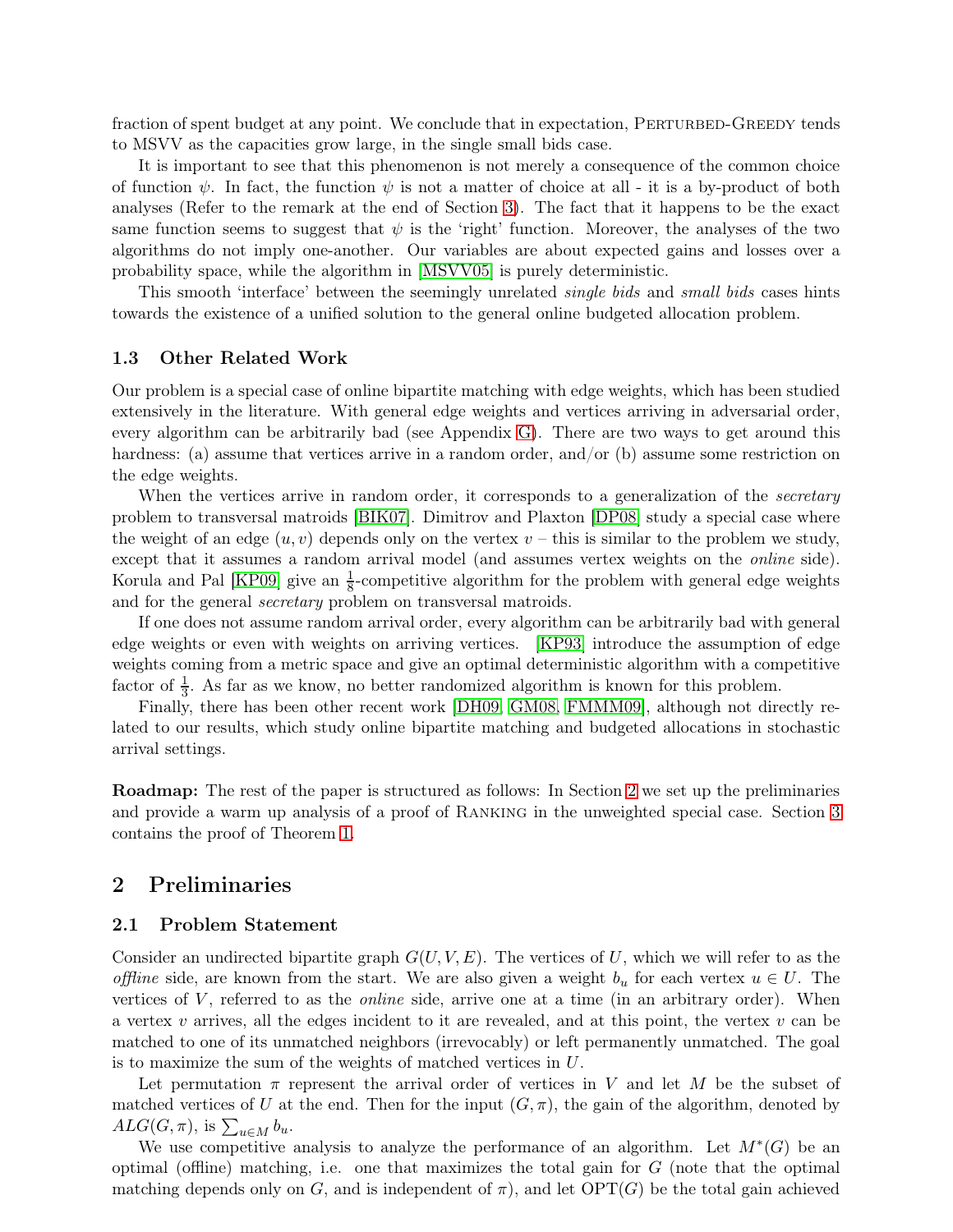by  $M^*(G)$ . Then the competitive ratio of an algorithm is  $\min_{G,\pi} \frac{\text{ALG}(G,\pi)}{\text{OPT}(G)}$  $\frac{\text{d}\text{G}\text{G}(\text{G},\pi)}{\text{OPT}(G)}$ . Our goal is to devise an online algorithm with a high competitive ratio.

**Definition 1**  $(M^*(G))$  For a given G, we will fix a particular optimal matching, and refer to it as the optimal offline matching  $M^*(G)$ .

**Definition 2**  $(u^*)$  Given a G, its optimal offline matching  $M^*(G)$  and a  $u \in U$  that is matched in  $M^*(G)$ , we define  $u^* \in V$  as its partner in  $M^*(G)$ .

#### <span id="page-5-1"></span>2.2 Warm-up: Analysis of Ranking for Unweighted Online Bipartite Matching

Recall that online bipartite matching is a special case of our problem in which the weight of each vertex is 1, i.e.  $b_u = 1$  for all  $u \in U$ . [\[KVV90\]](#page-11-0) gave an elegant randomized algorithm for this problem and showed that it achieves a competitive ratio of  $(1-1/e)$  in expectation. In this section, we will re-prove this classical result as a warm-up for the proof of the main result. The following proof is based on those presented by [\[BM08,](#page-11-6) [GM08\]](#page-11-7) previously.

Choose a random permutation  $\sigma$  of U uniformly from the space of all permutations. foreach *arriving*  $v \in V$  do

<span id="page-5-0"></span>Match v to the unmatched neighbor in u which appears earliest in  $\sigma$ .

**Theorem 3 (** [\[KVV90\]](#page-11-0)) In expectation, the competitive ratio of RANKING is at least  $1 - \frac{1}{e}$ .

In this warm-up exercise, we will simplify the analysis by making the following assumptions:  $|U| = |V| = n$  and G has a perfect matching. These two assumptions imply that  $\text{OPT} = n$  and that the optimal matching  $M^*(G)$  is a perfect matching.

For any permutation  $\sigma$ , let RANKING( $\sigma$ ) denote the matching produced by RANKING when the randomly chosen permutation happens to be  $\sigma$ . For a permutation  $\sigma = (u_1, u_2, ..., u_n)$  of U, we say that a vertex  $u = u_t$  has rank  $\sigma(u) = t$ . Consider the random variable

$$
y_{\sigma,i} = \begin{cases} 1 & \text{If the vertex at rank } i \text{ in } \sigma \text{ is matched by RANKING}(\sigma). \\ 0 & \text{Otherwise} \end{cases}
$$

**Definition 3**  $(Q_t, R_t)$   $Q_t$  is defined as the set of all occurrences of matched vertices in the probability space.

$$
Q_t = \{ (\sigma, t) : y_{\sigma, t} = 1 \}
$$

Similarly,  $R_t$  is defined as the set of all occurrences of unmatched vertices in the probability space.

$$
R_t = \{ (\sigma, t) : y_{\sigma, t} = 0 \}
$$

Let  $x_t$  be the probability that the vertex at rank t in  $\sigma$  is matched in RANKING( $\sigma$ ), over the random choice of permutation  $\sigma$ . Then,  $x_t = \frac{|Q_t|}{n!}$  $\frac{Q_t|}{n!}$  and  $1-x_t = \frac{|R_t|}{n!}$  $\frac{n_{t}}{n!}$ . The expected gain of the algorithm is  $\text{ALG}_{G,\pi} = \sum_t x_t$ .

**Definition 4**  $(\sigma_u^i)$  For any  $\sigma$ , let  $\sigma_u^i$  be the permutation obtained by removing u from  $\sigma$  and inserting it back into  $\sigma$  at position i.

<span id="page-5-2"></span>**Lemma 4** If the vertex u at rank t in  $\sigma$  is unmatched by RANKING( $\sigma$ ), then for every  $1 \leq i \leq n$ ,  $u^*$  is matched in RANKING( $\sigma_u^i$ ) to a vertex  $u'$  such that  $\sigma_u^i(u') \leq t$ .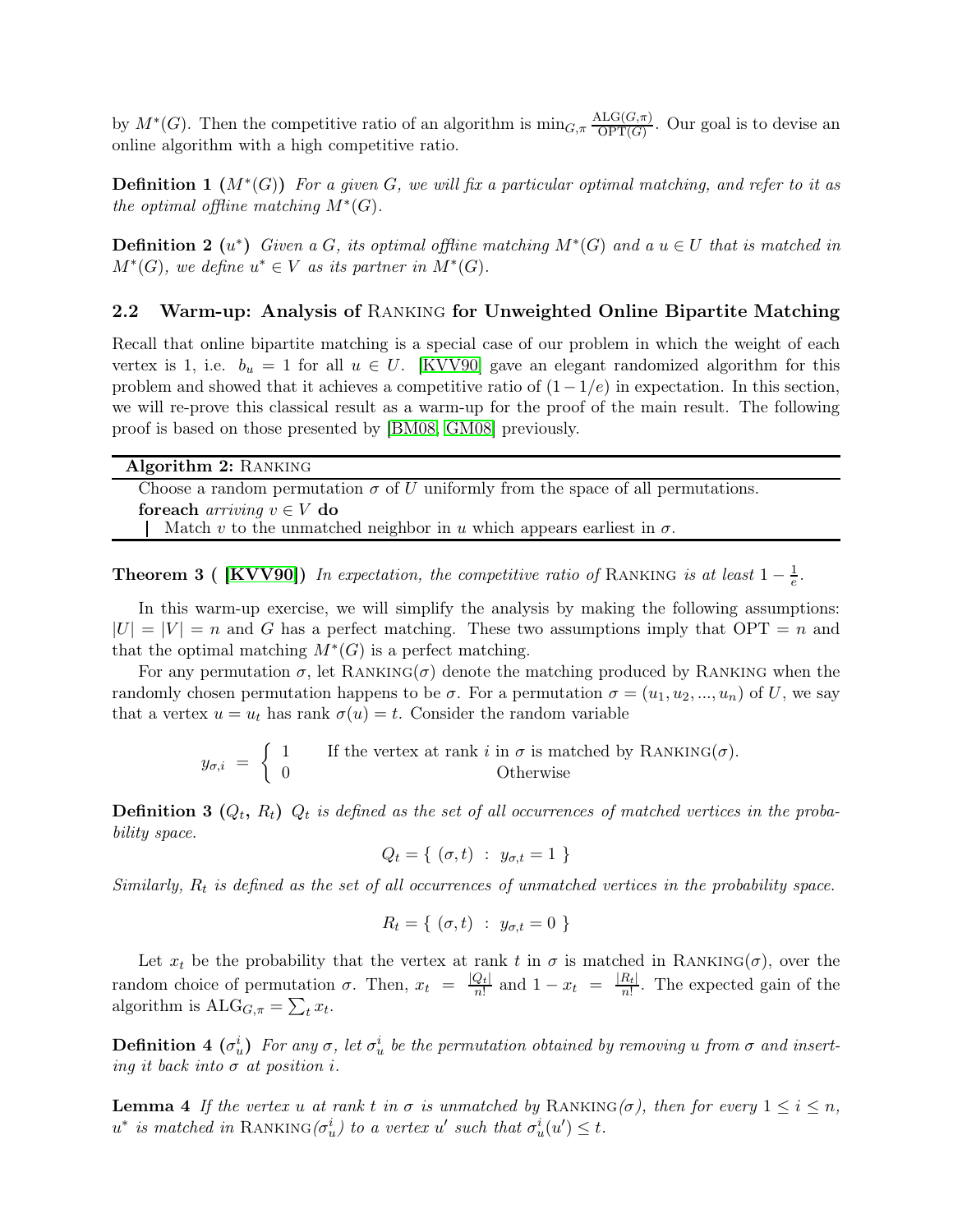Proof: Refer to Lemma [5](#page-8-0) in the analysis of PERTURBED-GREEDY for the proof of a more general version of this statement.  $\Box$ 

In other words, for every vertex that remains unmatched in some event in the probability space, there are many matched vertices in many different events in the space. In the remaining part of this section, we quantify this effect by bounding  $1 - x_t$ , which is the probability that the vertex at rank t in  $\sigma$  (chosen randomly by RANKING) is unmatched, in terms of some of the  $x<sub>t</sub>$ s.

**Definition 5 (Charging map**  $f(\sigma, t)$ ) f is a map from bad events (where vertices remain unmatched) to good events (where vertices get matched). For each  $(\sigma, t) \in R_t$ ,

 $f(\sigma, t) = \{(\sigma_u^i, s) : 1 \leq i \leq n, \sigma(u) = t \text{ and RANKING}(\sigma_u^i) \text{ matches } u^* \text{ to } u' \text{ where } \sigma_u^i(u') = s\}$ 

In other words, let u be the vertex at rank t in  $\sigma$ . Then  $f(\sigma, t)$  contains all  $(\sigma', s)$ , such that  $\sigma'$ can be obtained from  $\sigma$  by moving u to some position and s is the rank of the vertex to which  $u^*$ , the optimal partner of  $u$ , is matched in  $\sigma'$ .

For every  $(\sigma, t) \in R_t$ ,  $(\pi, s) \in f(\sigma, t)$  implies  $y_{\pi, s} = 1$  for some  $s \leq t$ . Therefore,

$$
\bigcup_{(\sigma,t)\in R_t} f(\sigma,t) \ \subseteq \ \bigcup_{s\leq t} Q_s
$$

Claim 1 If  $(\rho, s) \in f(\sigma, t)$  and  $(\rho, s) \in f(\overline{\sigma}, t)$ , then  $\sigma = \overline{\sigma}$ .

*Proof:* Let u' be the vertex in  $\rho$  at rank s. Let u<sup>\*</sup> be the vertex to which u' is matched by RANKING. Then it is clear from the definition of the map f that  $\rho = \sigma_u^{\rho(u)} = \overline{\sigma}_u^{\rho(u)}$ , implying  $\sigma = \overline{\sigma}$ .

The claim proves that for a fixed t, the set-values  $f(\sigma, t)$  are disjoint for different  $\sigma$ . Therefore,

$$
1 - x_t = \frac{|R_t|}{n!} = \frac{1}{n} \cdot \frac{\left| \bigcup_{(\sigma, t) \in R_t} f(\sigma, t) \right|}{n!} \le \frac{1}{n} \cdot \frac{\left| \bigcup_{s \le t} Q_s \right|}{n!} = \frac{1}{n} \sum_{s \le t} \frac{|Q_s|}{n!} = \frac{\sum_{s \le t} x_s}{n}
$$

Therefore, the probabilities  $x_t$ 's obey the equation  $1 - x_t \leq \frac{1}{n} \sum_{s \leq t} x_s$  for all t. Since any vertex with rank 1 in any of the random permutations will be matched,  $x_1 = 1$ . One can make simple arguments [\[KVV90,](#page-11-0) [BM08,](#page-11-6) [GM08\]](#page-11-7) to prove that under these conditions,  $ALG_{G,\pi} = \sum_t x_t \geq$  $\left(1-\frac{1}{e}\right)n = \left(1-\frac{1}{e}\right) OPT$ , thereby proving Theorem [3.](#page-5-0)

### <span id="page-6-0"></span>3 Proof Of Theorem [1](#page-2-1)

In this section, we will assume that  $|U| = |V| = n$  and that G has a perfect matching. In Appendix [F](#page-15-1) we will show how this assumption can be removed.

Recall that our algorithm works as follows: For each  $u \in U$ , let  $\sigma(u)$  be a number picked uniformly at random from  $[0,1]$  (and independent of other vertices) Now, when the next vertex  $v \in V$  arrives, match it to the available neighbor u with the maximum value of  $b_u\psi(\sigma(u))$ , where  $\psi(x) := 1 - e^{-(1-x)}$ .

For ease of exposition, we will prove our result for a discrete version of this algorithm. For every  $u \in U$  we will choose a random integer  $\sigma(u)$  uniformly from  $\{1, ..., k\}$  where k is the parameter of discretization. We will also replace the function  $\psi(x)$  by its discrete version  $\psi(i) = 1 - \left(1 - \frac{1}{k}\right)^{-(k-i+1)}$ . The discrete version of our algorithm also matches each incoming vertex  $v \in V$  to the available neighbor u with the maximum value of  $b_u\psi(\sigma(u))$ . Notice that  $\psi$  is a decreasing function, so  $\psi(s) \geq \psi(t)$ if  $s \leq t$ . As  $k \to \infty$ , the discrete version tends to our original algorithm.

We begin with some definitions, followed by an overview of the proof.

We will denote by  $\sigma \in [k]^n$ , the set of these random choices. We will say that u is at *position t* in  $\sigma$  if  $\sigma(u) = t$ . As a matter of notation, we will say that position s is lower (resp. higher) than t if  $s \leq t$  (resp.  $s \geq t$ ).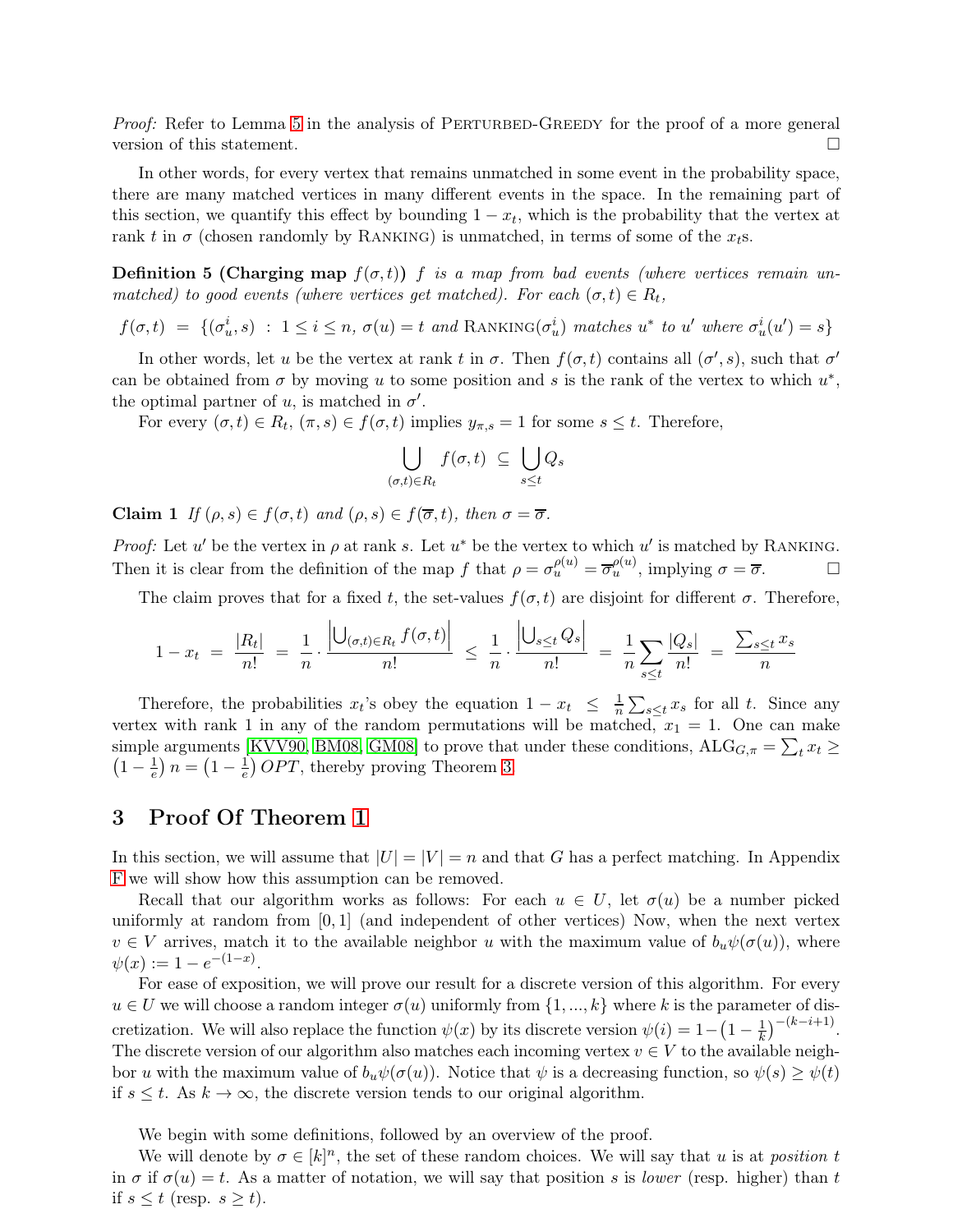**Definition 6** (u is matched in  $\sigma$ ) We say that u is matched in  $\sigma$  if our algorithm matches it when the overall choice of random positions happens to be  $\sigma$ .

Let  $y_{\sigma,t}$  be the indicator variable denoting that the vertex at position t is matched in  $\sigma$ .

**Definition 7**  $(Q_t, R_t)$   $Q_t$  is defined as the set of all occurrences of matched vertices in the probability space.

$$
Q_t = \{(\sigma, t, u) : \sigma(u) = t \text{ and } y_{\sigma, t} = 1\}
$$

Similarly,  $R_t$  is defined as the set of all occurrences of unmatched vertices in the probability space.

$$
R_t = \{(\sigma, t, u) : \sigma(u) = t \text{ and } y_{\sigma, t} = 0\}
$$

Let  $x_t$  be the *expected gain* at t, over the random choice of  $\sigma$ . Then,

<span id="page-7-3"></span>
$$
x_t = \frac{\sum_{(\sigma, t, u) \in Q_t} b_u}{k^n} \tag{1}
$$

The expected gain of the algorithm is  $ALG_{G,\pi} = \sum_t x_t$ . Also note that the *optimal gain* at any position t is  $B = \frac{\text{OPT}(G)}{k}$  $\frac{f(G)}{k}$  since each vertex in U appears at position t with probability  $1/k$  and is matched in the optimal matching. Therefore,

<span id="page-7-0"></span>
$$
B - x_t = \frac{\sum_{(\sigma, t, u) \in R_t} b_u}{k^n} \tag{2}
$$

**Definition 8**  $(\sigma_u^i)$  For any  $\sigma$ ,  $\sigma_u^i \in [k]^n$  is obtained from  $\sigma$  by changing the position of u to i, i.e.  $\sigma_u^i(u) = i$  and  $\sigma_u^i(u') = \sigma(u')$  for all  $u' \neq u$ .

**Observation 1** For all  $(\sigma, t, u) \in R_t$  and  $1 \leq i \leq k$ , our algorithm matches  $u^*$  to some  $u' \in U$  in  $\sigma^i_u$  .

<span id="page-7-1"></span>The above observation follows from Lemma [5.](#page-8-0) We'll use it to define a map from bad events to good events as follows.

**Definition 9 (Charging Map**  $f(\sigma, t, u)$ ) For every  $(\sigma, t, u) \in R_t$ , define the set-valued map

<span id="page-7-2"></span> $f(\sigma, t, u) = \{(\sigma_u^i, s, u') : 1 \leq i \leq k, \text{ and the algorithm matches } u^* \text{ to } u' \text{ in } \sigma_u^i \text{ where } \sigma_u^i(u') = s\}$ 

**Observation 2** If  $(\rho, s, u') \in f(\sigma, t, u)$ , then  $(\rho, s, u') \in Q_s$ .

Now we are ready to give an overview of the proof.

#### Overview of the proof

The key idea in the analysis of Ranking in Section [2.2](#page-5-1) was that we can bound the number of occurrences of unmatched vertices - the bad events - in the entire probability space by a careful count of the matched vertices - the *good* events. The charging map  $f$  defined above is an attempt to do this. We'll show in Lemma [5](#page-8-0) that if  $(\sigma_u^i, s, u') \in f(\sigma, t, u)$ , then the scaled (by  $\psi$ ) gain due to u' in  $\sigma^i_u$  is no less than the scaled loss due to u in  $\sigma$ . However, s may be higher or lower than t, unlike RANKING where  $s \leq t$ . This implies that the bound is in terms of events in  $\bigcup_s Q_s$ ,  $1 \leq s \leq k$ , which is very weak (as many of the events in the union are not used).

One idea is to bound the sum of losses incurred at all positions, thereby using almost all the events in  $\bigcup_s Q_s$ . However, if we do this, then the charging map loses the disjointness property, i.e. if  $(\sigma, t, u) \in R_t$  and  $(\sigma_u^i, i, u) \in R_i$  then f value of both these occurrences is the same. Thus, each event in  $\bigcup_s Q_s$  gets charged several times (in fact a non-uniform number of times), again making the bound weak. To this end, we introduce the idea of *marginal loss* (Definition [10\)](#page-9-0), which helps us define a disjoint map and get a tight bound.

Next, we formalize the above.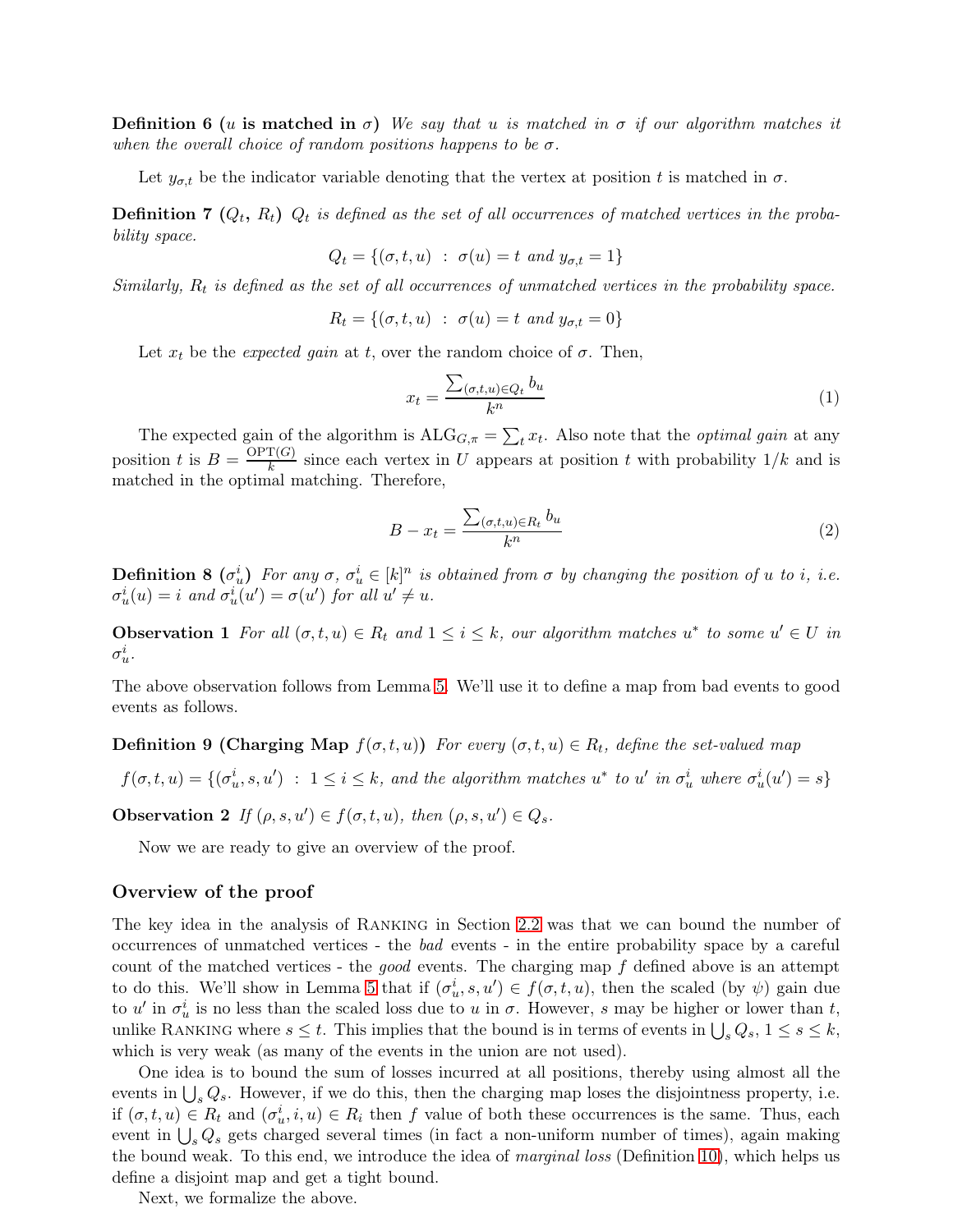#### Formal proof

<span id="page-8-0"></span>We begin by proving an analogue of Lemma [4.](#page-5-2)

**Lemma 5** If the vertex u at position t in  $\sigma$  is unmatched by our algorithm, then for every  $1 \leq i \leq k$ , the algorithm matches  $u^*$  in  $\sigma_u^i$  to a vertex  $u'$  such that  $\psi(t)b_u \leq \psi(\sigma_u^i(u')) b_{u'}$ .

*Proof:* Case 1  $(i \geq t)$ : Let  $v_1, ..., v_n$  be the order of arrival of vertices in V. Clearly,  $v_1$  will see the same choice of neighbors in  $\sigma_u^i$  as in  $\sigma$ , except the fact that the position of u is higher in  $\sigma_u^i$ than in  $\sigma$ . Since we did not match  $v_1$  to u in  $\sigma$ ,  $v_1$  will retain its match from  $\sigma$  even in  $\sigma_u^i$ . Now assuming that  $v_1, ..., v_l$  all match the same vertex in  $\sigma_u^i$  as they did in  $\sigma, v_{l+1}$  will see the same choice of neighbors in  $\sigma_u^i$  as in  $\sigma$  with the exception of u. Since  $v_{l+1}$  did not match u in  $\sigma$  either, it will retain the same neighbor in  $\sigma_u^i$  and by induction every vertex from V, specifically  $u^*$  keeps the same match in  $\sigma_u^i$  as in  $\sigma$ . Since  $\sigma(u') = \sigma_u^i(u')$ , we conclude  $\psi(t) b_u \leq \psi(\sigma_u^i(u')) b_{u'}$ .

**Case 2**  $(i < t)$ : For a vertex  $v \in V$ , let  $m_{\sigma}(v)$  and  $m_{\sigma^i}(v)$  be the vertices to which v is matched in  $\sigma$  and  $\sigma_u^i$  respectively, if such a match exists and null otherwise. Intuitively, since  $\psi(i) \geq \psi(t)$ , the scaling factor of  $b_u$  only improves in this case, while that of any other vertex in U remains the same. Therefore, we can expect u to be more likely to be matched in  $\sigma_u^i$  and the  $\psi\left(\sigma_u^i\left(m_{\sigma_u^i}(v)\right)\right)b_{m_{\sigma_u^i}(v)} \geq$  $\psi(\sigma(m_{\sigma}(v))) b_{m_{\sigma}(v)}$  to hold for all  $v \in V$ . In fact, something more specific is true. The symmetric difference of the two matchings produced by the algorithm for  $\sigma$  and  $\sigma_u^i$  is exactly one path starting at u that looks like  $(u, v_1, m_{\sigma}(v_1), v_2, m_{\sigma}(v_2), ...)$ , where  $(v_1, v_2, ...)$  appear in their order of arrival. In what follows we prove this formally.

Let  $V' = \{v \in V : m_{\sigma}(v) \neq m_{\sigma^i_u}(v)\}\$ be the set of vertices in V with different matches in  $\sigma$ and  $\sigma_u^i$ . Index the members of V' as  $v_1, ..., v_l$  in the same order as their arrival, *i.e.*  $v_1$  arrives the earliest. For simplicity, let  $u_j = m_\sigma(v_j)$  and  $w_j = m_{\sigma_u^i}(v_j)$ .

We assert that the following invariant holds for  $2 \leq j \leq l$ : Both  $u_j$  and  $u_{j-1}$  are unmatched in  $\sigma_u^i$  when  $v_j$  arrives and  $v_j$  matches  $u_{j-1}$ , *i.e.*  $w_j = u_{j-1}$ .

For base case, observe that the choice of neighbors for  $v_1$  in  $\sigma_u^i$  is the same as in  $\sigma$ , except u, which has moved to a lower position. Since by definition  $v_1$  does not match  $u_1$  in  $\sigma_u^i$ ,  $w_1 = u$ . Now consider the situation when  $v_2$  arrives. All the vertices arriving before  $v_2$  - with the exception of  $v_1$  - have been matched to the same vertex in  $\sigma_u^i$  as in  $\sigma$ , and  $v_1$  has matched to u, leaving  $u_1$  yet unmatched. Let  $U_{\sigma}(v_2)$  and  $U_{\sigma_u^i}(v_2)$  be the sets of unmatched neighbors of  $v_2$  in  $\sigma$  and  $\sigma_u^i$  respectively at the moment when  $v_2$  arrives. Then from above arguments,  $U_{\sigma_u^i}(v_2) = (U_{\sigma}(v_2) \cup \{u_1\}) - \{u\}$ . Since u was unmatched in  $\sigma$ ,  $u_2 \neq u$ . Since  $v_2 \in V'$ ,  $w_2 \neq u_2$ . This is only possible if  $w_2 = u_1$ . And hence the base case is true.

Now assume that the statement holds for  $j-1$  and consider the arrival of  $v_j$ . By induction hypothesis,  $v_1$  has been matched to u and  $v_2, \ldots, v_{j-1}$  have been matched to  $u_1, \ldots, u_{j-2}$  respectively. All the other vertices arriving before  $v_j$  that are not in  $V'$  have been matched to the same vertex in  $\sigma_u^i$  as in  $\sigma$ . Therefore,  $u_{j-1}$  is yet unmatched. Let  $U_{\sigma}(v_j)$  and  $U_{\sigma_u^i}(v_j)$  be the sets of unmatched neighbors of  $v_j$  in  $\sigma$  and  $\sigma_u^i$  respectively at the moment when  $v_j$  arrives. Then from above arguments,  $U_{\sigma_u^i}(v_j) = (U_{\sigma}(v_j) \cup \{u_{j-1}\}) - \{u\}.$  Since u was unmatched in  $\sigma, u_j \neq u$ . Given that  $w_j \neq u_j$ , the only possibility is  $w_j = u_{j-1}$ . Hence the proof of the inductive statement is complete.

If  $u^* \notin V'$  then  $u' = m_{\sigma_u^i}(u^*) = m_{\sigma}(u^*)$  and the statement of the lemma clearly holds since  $\sigma(u') = \sigma_u^i(u')$ . If  $u^* = v_1$ , then  $u' = u$  and  $\psi\left(\sigma_u^i(u')\right)b_{u'} = \psi(i)b_u \geq \psi(t)b_u$  since  $i < t$ . Now suppose  $u^* = v_j$  for some  $j \geq 2$ . Then  $u' = u_{j-1}$  and by the invariant above,

<span id="page-8-1"></span>
$$
\psi\left(\sigma_u^i(u')\right)b_{u'} = \psi\left(\sigma_u^i(u_{j-1})\right)b_{u_{j-1}} \geq \psi\left(\sigma_u^i(u_j)\right)b_{u_j} \tag{3}
$$

$$
= \psi(\sigma(u_j)) b_{u_j} \tag{4}
$$

$$
\geq \psi(t)b_u \tag{5}
$$

Equation [\(3\)](#page-8-1) follows from the fact that  $u^* = v_j$  was matched in  $\sigma_u^i$  to  $u_{j-1}$  when  $u_j$  was also unmatched. The fact that only u changes its position between  $\sigma$  and  $\sigma_u^i$  leads us to [\(4\)](#page-8-1). Finally,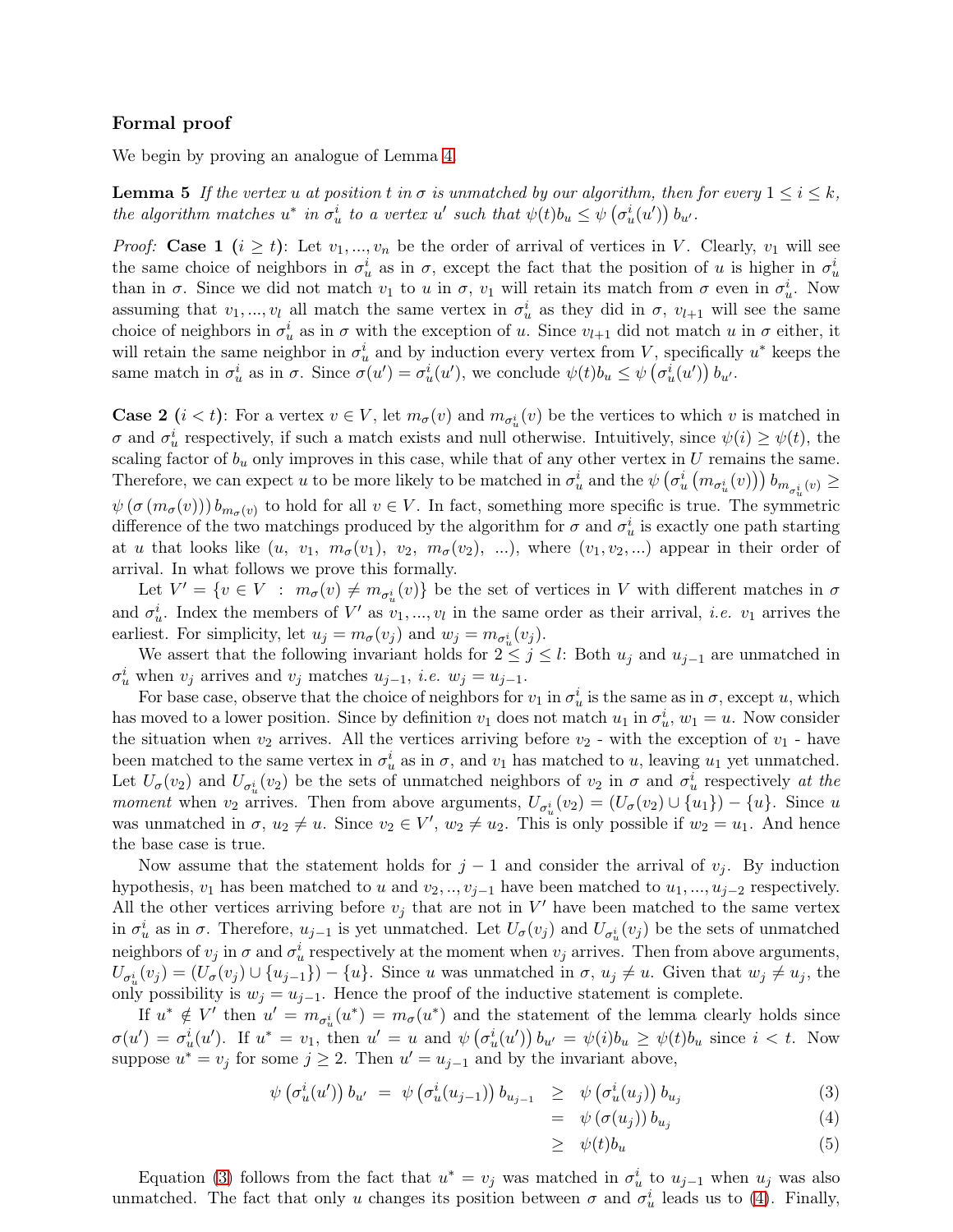equation [\(5\)](#page-8-1) follows from the fact that  $u^*$  was matched to  $u_j$  in  $\sigma$  when u was also unmatched.  $\Box$ 

<span id="page-9-4"></span>Using the above lemma, we get the following easy observation.

**Observation 3** For all  $(\sigma, t, u) \in R_t$ ,  $1 \le t \le k$ ,  $f(\sigma, t, u)$  contains k values.

Remark: As noted in the overview, although Lemma [5](#page-8-0) looks very similar to Lemma [4,](#page-5-2) it is not sufficient to get the result, since the good events pointed to by Lemma [5](#page-8-0) are scattered among all positions  $1 \leq s \leq k$  – in contrast to Lemma [4,](#page-5-2) which pointed to only lower positions  $s \leq t$ , giving too weak a bound. We try to fix this by combining the losses from all  $R_t$ . However we run into another difficulty in doing so. While for any fixed t, the maps  $f(\sigma, t, u)$  are disjoint for all  $(\sigma, t, u) \in R_t$ , but the maps for two occurrences in different  $R_t$ s may not be disjoint. In fact, whenever some u is unmatched in  $\sigma$  at position t, it will also remain unmatched in  $\sigma_u^j$  for  $j > t$ , and the sets  $f(\sigma, t, u)$  and  $f(\sigma_u^j, j, u)$  will be exactly the same! This situation is depicted in Figure [3](#page-15-2) in Appendix [E.](#page-15-3)

This absence of disjointness again renders the bound too weak. To fix this, we carefully select a subset of bad events from  $\bigcup_t R_t$  such that their set-functions are indeed disjoint, while at the same time, the total gain/loss can be easily expressed in terms of the bad events in this subset.

<span id="page-9-0"></span>**Definition 10 (Marginal loss events**  $S_t$ ) Let  $S_t = \{(\sigma, t, u) \in R_t : (\sigma_u^{t-1}, t-1, u) \notin R_{t-1}\},\$ where  $R_0 = \emptyset$ .

Informally,  $S_t$  consists of *marginal* losses. If u is unmatched at position t in  $\sigma$ , but matched at position  $t-1$  in  $\sigma_u^{t-1}$ , then  $(\sigma, t, u) \in S_t$  (See Figure [3](#page-15-2) in Appendix [E\)](#page-15-3). The following property can be proved using the same arguments as in Case 1 in the proof of Lemma [5.](#page-8-0)

<span id="page-9-2"></span>**Observation 4** For  $(\sigma, t, u) \in S_t$ , u is matched at i in  $\sigma_u^i$  if and only if  $i < t$ .

Definition 11 (Expected Marginal Loss  $\alpha_t$ )

<span id="page-9-6"></span>Expected marginal loss at position 
$$
t = \alpha_t = \frac{\sum_{(\sigma, t, u) \in S_t} b_u}{k^n}
$$
 (6)

<span id="page-9-7"></span>Claim 2

<span id="page-9-1"></span>
$$
\forall t: \quad x_t = B - \sum_{s \le t} \alpha_s \tag{7}
$$

<span id="page-9-3"></span>
$$
Total loss = \sum_{t} (B - x_t) = \sum_{t} (k - t + 1)\alpha_t \tag{8}
$$

*Proof:* To prove equation [\(7\)](#page-9-1), we will fix a t and construct a one-to-one map  $g: R_t \to \bigcup_{s \leq t} S_t$ . Given  $(\sigma, t, u) \in R_t$ , let i be the lowest position of u such that u remains unmatched in  $\sigma_u^i$ . By observation [4,](#page-9-2) *i* is unique for  $(\sigma, t, u)$ . We let  $g(\sigma, t, u) = (\sigma_u^i, i, u)$ . Clearly,  $(\sigma_u^i, i, u) \in S_i$ . To prove that the map is one-to-one, suppose  $(\rho, s, u) = g(\sigma, t, u) = g(\overline{\sigma}, t, u)$ . Then by definition of g,  $\rho = \sigma_u^s = \overline{\sigma}_u^s$  which is only possible if  $\sigma = \overline{\sigma}$ . Therefore,  $|R_t| = \bigcup_{s \leq t} S_t$ .

Lastly, observe that g maps an element of  $R_t$  corresponding to the vertex u being unmatched, to an element of  $S_i$  corresponding to the same vertex u being unmatched. From equation [\(2\)](#page-7-0),

$$
B - x_t = \frac{\sum_{(\sigma, t, u) \in R_t} b_u}{k^n} = \sum_{i \le t} \frac{\sum_{(\sigma_u^i, i, u) \in S_i} b_u}{k^n} = \sum_{i \le t} \alpha_i
$$

This proves equation [\(7\)](#page-9-1). Summing (7) for all t, we get [\(8\)](#page-9-3).

<span id="page-9-5"></span>Now consider the same set-valued map f from Definition [9,](#page-7-1) but restricted only to the members of  $\bigcup_t S_t$ . We have: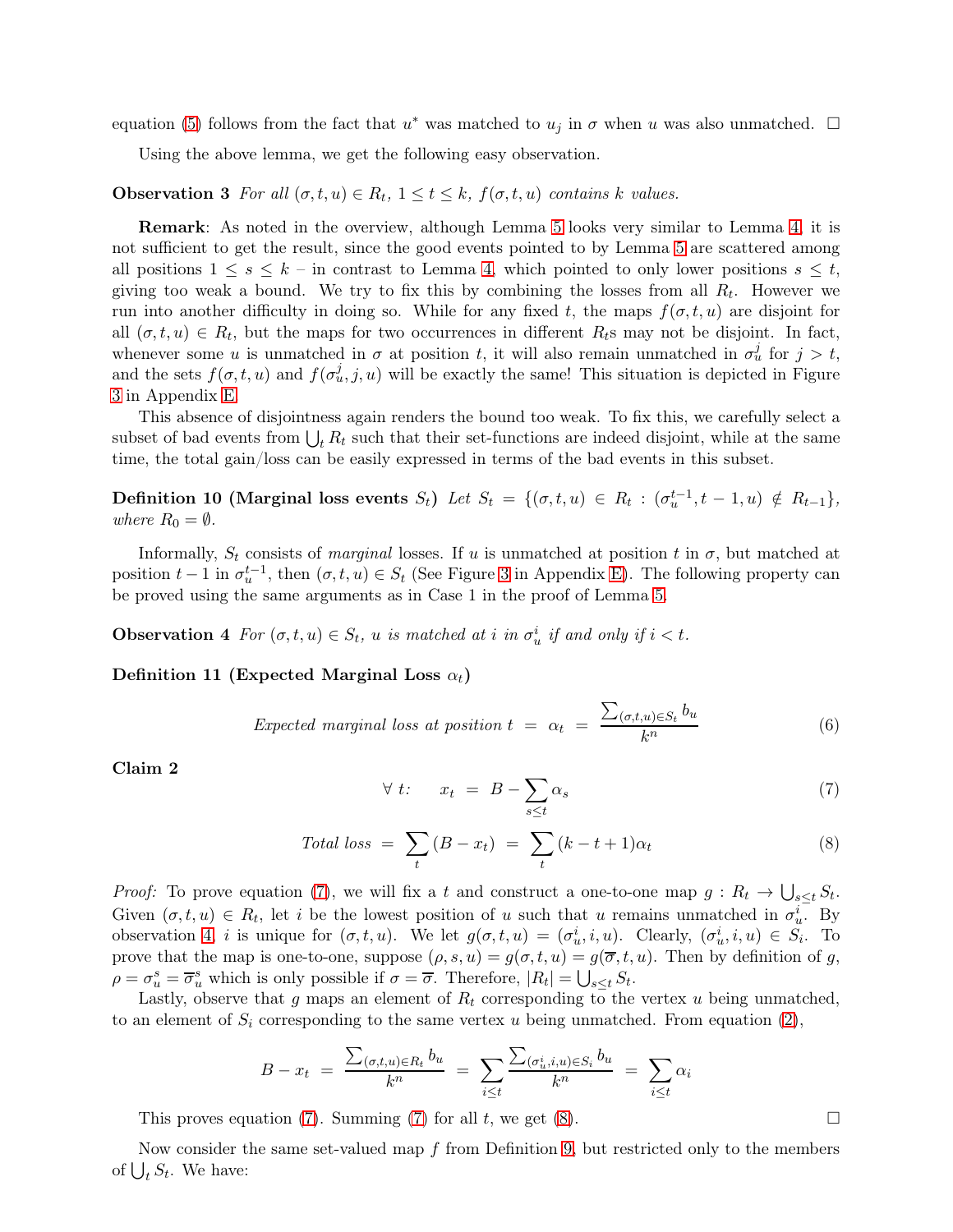**Claim 3** For  $(\sigma, t, u) \in S_t$  and  $(\overline{\sigma}, \overline{t}, \overline{u}) \in S_{\overline{t}}$ , if  $(\rho, s, u') \in f(\sigma, t, u)$  and  $(\rho, s, u') \in f(\overline{\sigma}, \overline{t}, \overline{u})$  then  $\sigma = \overline{\sigma}$ ,  $t = \overline{t}$  and  $u = \overline{u}$ .

*Proof:* If u' is matched to v in  $\rho$  then by definition of f,  $v = u^* = \overline{u}^*$ , implying  $u = \overline{u}$ . Therefore,  $\rho = \sigma_u^i = \overline{\sigma}_u^i$  for some *i*. But this implies that  $\overline{\sigma} = \sigma_u^j$  for some *j*. This is only possible for  $j = t$  since by definition, if u is unmatched in  $\sigma$  at t, then there exists a unique i for which  $(\sigma_u^i, i, u) \in \bigcup_t S_t$ . If  $j = t$ , then  $\sigma = \overline{\sigma}$  and  $t = \overline{t}$ .

Armed with this disjointness property, we can now prove our main theorem.

Theorem 6 As  $k \to \infty$ ,

$$
\sum_{t} x_{t} \geq \left(1 - \frac{1}{e}\right) \text{OPT}(G) \tag{9}
$$

*Proof:* Using Lemma [5](#page-8-0) and Observation [3,](#page-9-4) we have for every  $(\sigma, t, u) \in S_t$ ,

<span id="page-10-0"></span>
$$
\psi(t)b_u \leq \frac{1}{k} \sum_{(\sigma_u^i, s, u') \in f(\sigma, t, u)} \psi(s)b_{u'} \tag{10}
$$

If we add the equation [\(10\)](#page-10-0) for all  $(\sigma, t, u) \in S_t$  and for all  $1 \le t \le n$ , then using Claim [3](#page-9-5) and Observation [2,](#page-7-2) we arrive at

<span id="page-10-1"></span>
$$
\sum_{t} \psi(t) \frac{\sum_{(\sigma, t, u) \in S_t} b_u}{k^n} \leq \frac{1}{k} \sum_{t} \psi(t) \frac{\sum_{(\sigma, t, u) \in Q_t} b_u}{k^n}
$$
\n
$$
\sum_{t} \psi(t) \alpha_t \leq \frac{1}{k} \sum_{t} \psi(t) x_t
$$
\n(11)

$$
= \frac{1}{k} \sum_{t} \psi(t) \left( B - \sum_{s \le t} \alpha_s \right) \tag{12}
$$

Equation [\(11\)](#page-10-1) follows from [\(6\)](#page-9-6) and [\(1\)](#page-7-3). Equation [\(12\)](#page-10-1) uses Claim [2.](#page-9-7) We now rearrange terms to get

<span id="page-10-2"></span>
$$
\sum_{t} \alpha_{t} \left( \psi(t) + \frac{\sum_{s \geq t} \psi(s)}{k} \right) \leq \frac{B}{k} \sum_{t} \psi(t) \tag{13}
$$

When  $\psi(t) = 1 - \left(1 - \frac{1}{k}\right)^{k-t+1}$ , observe that  $\psi(t) + \frac{\sum_{s \geq t} \psi(s)}{k} \geq \frac{(k-t+1)}{k}$  $\frac{t+1}{k}$  and  $\sum_t \psi(t) = \frac{k}{e}$  as  $k \to \infty$ . Using Claim [2,](#page-9-7)

Total loss 
$$
= \sum_{t} (B - x_{t}) = \sum_{t} (k - t + 1)\alpha_{t}
$$

$$
\leq k \sum_{t} \alpha_{t} \left( \psi(t) + \frac{\sum_{s \geq t} \psi(s)}{k} \right)
$$

$$
\leq B \sum_{t} \psi(t)
$$

$$
= \frac{kB}{e} \quad \text{as } k \to \infty
$$

$$
= \frac{\text{OPT}(G)}{e}
$$

Hence, as  $k \to \infty$ ,

Total gain 
$$
\geq \left(1 - \frac{1}{e}\right) \text{OPT}(G)
$$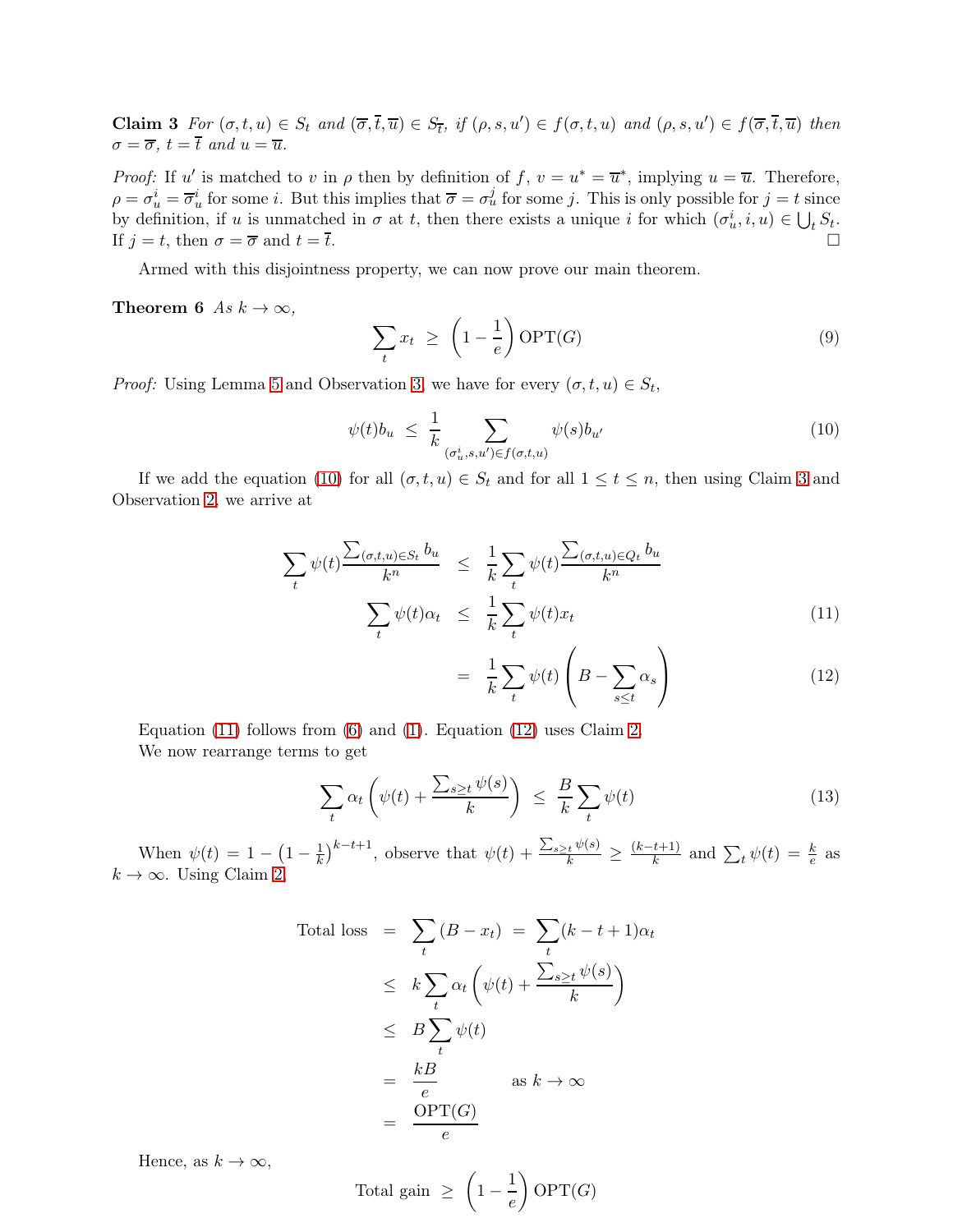**Remark:** Observe that we substituted for  $\psi(t)$  only after equation [\(13\)](#page-10-2) - up until that point, any choice of a non-increasing function  $\psi$  would have carried the analysis through. In fact, the chosen form of  $\psi$  is a result of trying to reduce the left hand side of equation [\(13\)](#page-10-2) to the expected total loss. To conclude, the 'right' perturbation function is dictated by the analysis and not vice versa.

 $\Box$ 

### References

- <span id="page-11-8"></span>[BIK07] M. Babaioff, N. Immorlica, and R. Kleinberg. Matroids, secretary problems, and online mechanisms. In SODA, 2007.
- <span id="page-11-2"></span>[BJN07] N. Buchbinder, K. Jain, and J.S. Naor. Online Primal-Dual Algorithms for Maximizing Ad-Auctions Revenue. In Algorithms–ESA 2007 15th Annual European Symposium, Eilat, Israel, October 8-10, 2007: Proceedings, page 253. Springer, 2007.
- <span id="page-11-6"></span>[BM08] B. Birnbaum and C. Mathieu. On-line bipartite matching made simple. 2008.
- <span id="page-11-12"></span>[DH09] N. Devanur and T Hayes. The adwords problem: Online keyword matching with budgeted bidders under random permutations. In ACM Conference on Electronic Commerce, 2009.
- <span id="page-11-9"></span>[DP08] Nedialko B. Dimitrov and C. Greg Plaxton. Competitive weighted matching in transversal matroids. In ICALP (1), pages 397–408, 2008.
- <span id="page-11-13"></span>[FMMM09] Jon Feldman, Aranyak Mehta, Vahab S. Mirrokni, and S. Muthukrishnan. Online stochastic matching: Beating 1-1/e. In FOCS, pages 117–126, 2009.
- <span id="page-11-3"></span>[GKP01] Rahul Garg, Vijay Kumar, and Vinayaka Pandit. Approximation algorithms for budgetconstrained auctions. In APPROX '01/RANDOM' 01: Proceedings of the 4th International Workshop on Approximation Algorithms for Combinatorial Optimization Problems and 5th International Workshop on Randomization and Approximation Techniques in Computer Science, pages 102–113, London, UK, 2001. Springer-Verlag.
- <span id="page-11-7"></span>[GM08] Gagan Goel and Aranyak Mehta. Online budgeted matching in random input models with applications to adwords. In SODA, pages 982–991, 2008.
- <span id="page-11-11"></span>[KP93] Bala Kalyanasundaram and Kirk Pruhs. Online weighted matching. J. Algorithms, 14(3):478–488, 1993.
- <span id="page-11-10"></span>[KP09] Nitish Korula and Martin Pál. Algorithms for secretary problems on graphs and hypergraphs. In ICALP (2), pages 508–520, 2009.
- <span id="page-11-5"></span>[KV07] Erik Krohn and Kasturi Varadarajan. Private communication. 2007.
- <span id="page-11-0"></span>[KVV90] R.M. Karp, U.V. Vazirani, and V.V. Vazirani. An optimal algorithm for online bipartite matching. In Proceedings of the 22nd Annual ACM Symposium on Theory of Computing, 1990.
- <span id="page-11-4"></span>[LLN01] B. Lehman, D. Lehman, and N. Nisan. Combinatorial auctions with decreasing marginal utilities. In Proceedings of the 3rd ACM conference on Electronic Commerce, pages 18 –28, 2001.
- <span id="page-11-1"></span>[MSVV05] Aranyak Mehta, Amin Saberi, Umesh Vazirani, and Vijay Vazirani. Adwords and generalized online matching. In FOCS, 2005.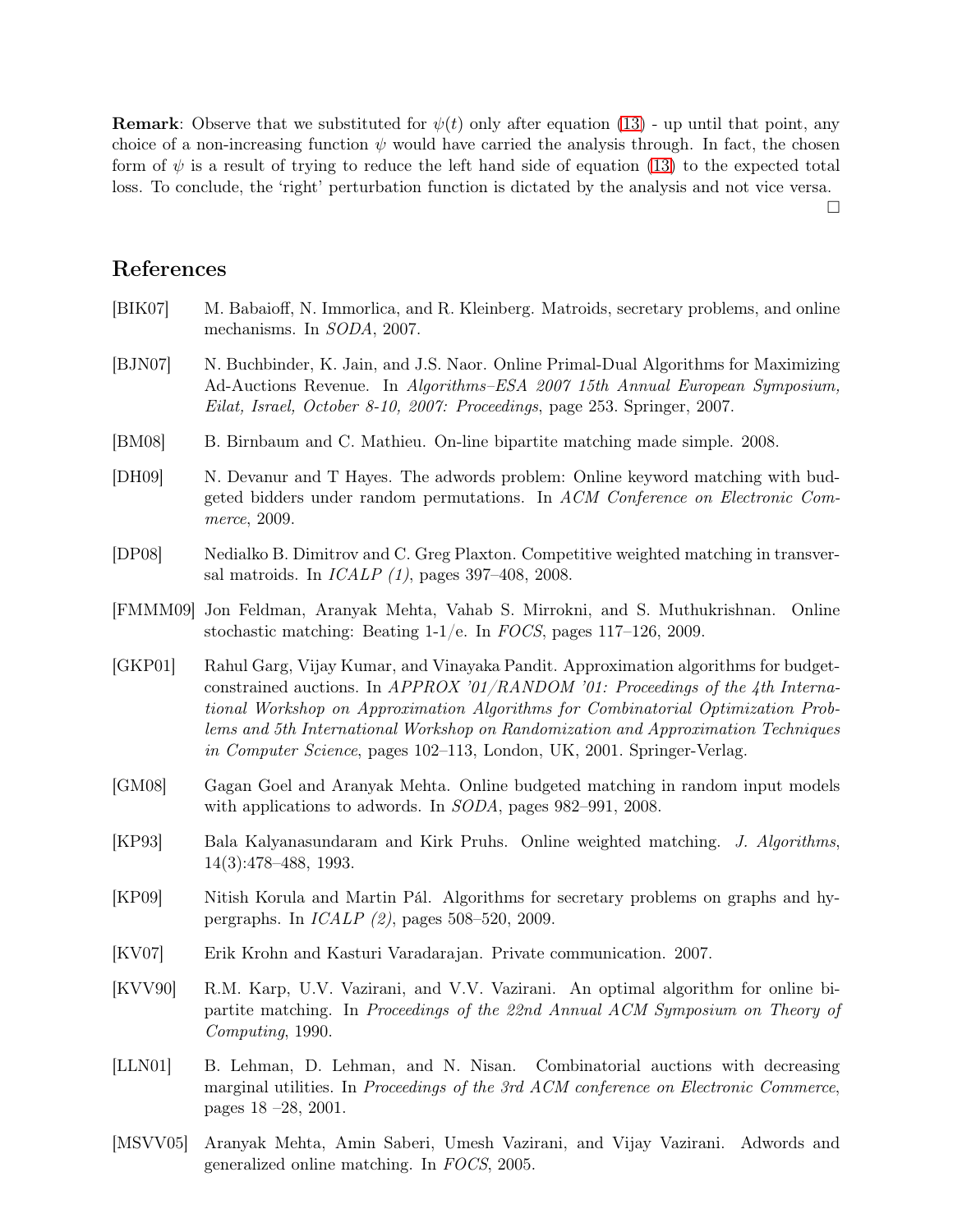## <span id="page-12-0"></span>A The Reduction from Online Budgeted Allocation with Single Bids

In this section, we will show that the *single bids* case of the online budgeted allocation problem reduces to online vertex-weighted bipartite matching. Let us first define these problems.

**ONLINE BUDGETED ALLOCATION:** We have n agents and m items. Each agent i specifies a monetary budget  $B_i$  and a bid  $b_{ij}$  for each item j. Items arrive online, and must be immediately allocated to an agent. If a set  $S$  of items is allocated to agent  $i$ , then the agent pays the minimum of  $B_i$  and  $\sum_{j\in S} b_{ij}$ . The objective is to maximize the total revenue of the algorithm.

**SINGLE BIDS CASE:** Any bid made by agent i can take only two values:  $b_i$  or 0. In other words, all the non-zero bids of an agent are equal.

Claim 4 Online budgeted allocation with single bids reduces to online vertex-weighted bipartite matching.

*Proof:* Given an instance of online budgeted allocation where agent i has budget  $B_i$  and single bid value  $b_i$ , we will construct an input instance  $G(U, V, E, \{b_u\}_{u \in U})$  of online vertex-weighted bipartite matching. The set  $V$  consists of one vertex corresponding to every item. The set  $U$  will contain one or more vertices for every agent.

For every agent *i*, let  $n_i$  be the largest integer such that  $n_i b_i \leq B_i$  and let  $r_i = B_i - n_i b_i$ . Clearly,  $r_i < b_i$ . We will construct a set  $U_i$  of  $n_i$  vertices, each with weight  $b_i$ . In addition, if  $r_i > 0$ , then we will construct a vertex  $\bar{u}_i$  with weight  $r_i$  and add it to  $U_i$ . For all  $u \in U_i$  and  $v \in V$ , the edge  $uv \in E$  if and only if agent i makes a non-zero bid on the item corresponding to v.

(1) Given a solution to the budgeted allocation problem where a set  $S_i$  of items is allocated to agent  $i,$  let us see how to construct a solution to the vertex-weighted matching problem with the same total value.

• If agent i pays a total of  $|S_i| \cdot b_i$ , then we know that  $|S_i| \leq n_i$ . Hence, for every item in  $S_i$ , we will match the corresponding vertex in V to a vertex in  $U_i - {\bar{u}_i}$ . Let  $R_i$  be the set of vertices in  $U_i$  thus matched. We have:

$$
\sum_{u \in R_i} b_u = |R_i| \cdot b_i = |S_i| \cdot b_i
$$

• If agent *i* pays a total amount strictly less than  $|S_i| \cdot b_i$ , then we know that: (a)  $|S_i| \ge n_i + 1$ , (b)  $r_i > 0$  and (3) agent i pays the budget  $B_i$ . We can now choose any  $n_i + 1$  items in  $S_i$  and match the corresponding vertices in V to the  $n_i + 1$  vertices in  $U_i$ . The sum of the weights of matched vertices in  $U_i$ ,  $\sum_{u \in U_i} b_u = B_i$ .

Summing over all  $i$ , the weight of the matching formed is equal to the total revenue of the budgeted allocation. Let  $\text{OPT}_A$  and  $\text{OPT}_M$  denote the values of the optimal solutions of the budgeted allocation and the vertex-weighted matching problems respectively. Then we conclude from the above discussion that:

<span id="page-12-1"></span>
$$
\text{OPT}_M \ge \text{OPT}_A \tag{14}
$$

(2) Given a solution to the vertex-weighted matching problem where a set  $R \subseteq U$  of vertices is matched, let us see how to construct a solution to the budgeted allocation problem with at least the same total value. Let  $R_i = R \cap U_i$ . For every  $v \in V$  that is matched to a vertex in  $R_i$ , we will allocate the corresponding item to agent i. Let  $S_i$  be the set of items allocated to agent i.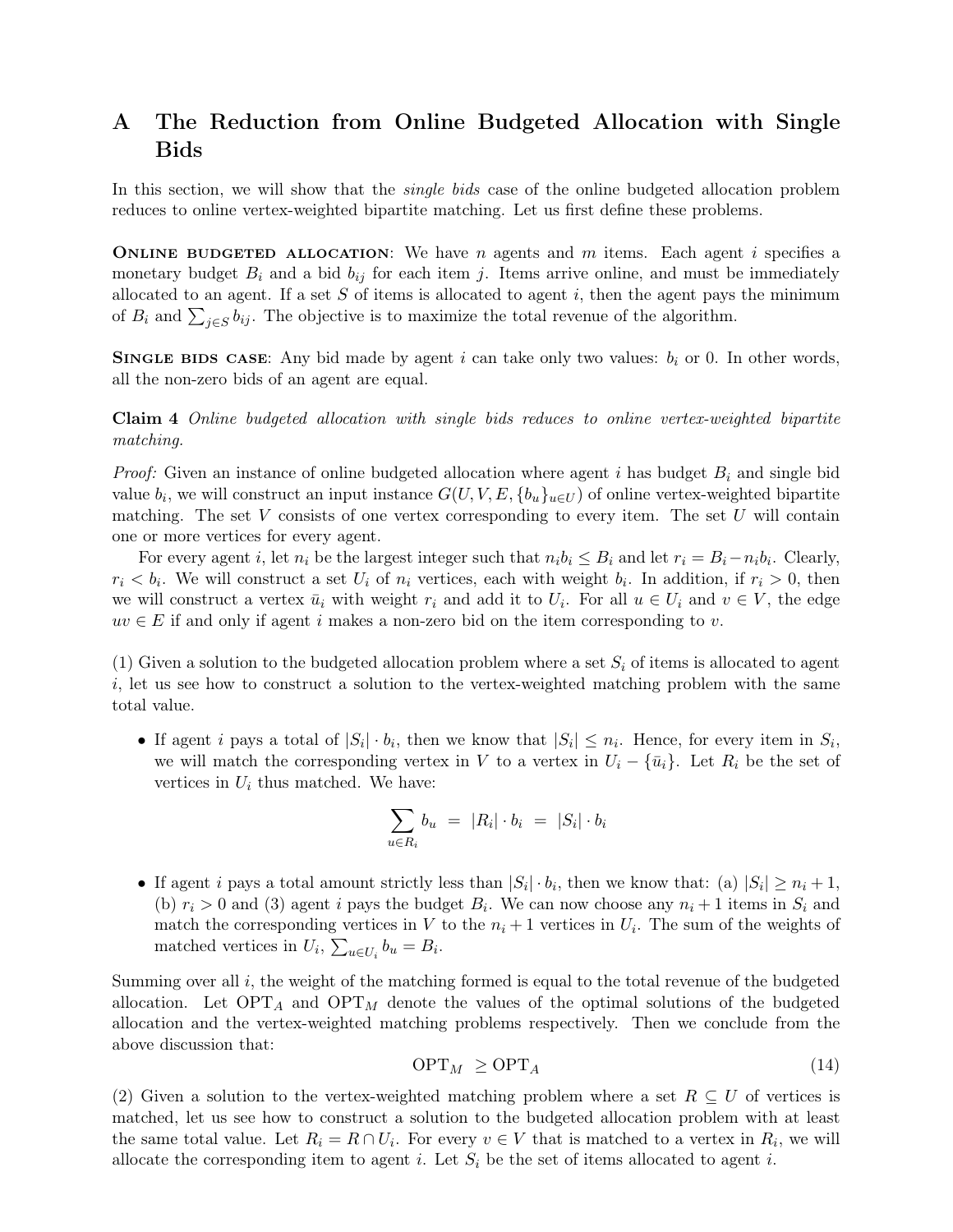• If  $|R_i| = |S_i| \le n_i$ , then agent i pays a total of  $|S_i| \cdot b_i$  and we have:

$$
\sum_{u \in R_i} b_u \le |R_i| \cdot b_i = |S_i| \cdot b_i
$$

• If on the other hand,  $|R_i| = |S_i| = n_i + 1$  then agent i pays a total of  $B_i$  and we have:

$$
\sum_{u \in R_i} b_u = \sum_{u \in U_i} b_u = B_i
$$

Summing over all  $i$ , the total revenue of the budgeted allocation is at least the weight of the matching. Let  $\text{ALG}_M$  be the expected weight of the vertex-weighted matching constructed by PERTURBED-GREEDY and  $ALG_A$  be the expected value of the budgeted allocation constructed using the above scheme. From the above discussion, we conclude: Therefore,

<span id="page-13-1"></span>
$$
\begin{aligned}\n\text{ALG}_{A} &\geq \text{ALG}_{M} \\
&\geq \left(1 - \frac{1}{e}\right) \text{OPT}_{M} \\
&\geq \left(1 - \frac{1}{e}\right) \text{OPT}_{A}\n\end{aligned} \tag{15}
$$

Here, equation [\(15\)](#page-13-1) follows from the main result - Theorem [1](#page-2-1) - and the last step uses equation [\(14\)](#page-12-1). This completes our proof.

 $\Box$ 

### <span id="page-13-0"></span>**B** Performance of GREEDY and RANKING

With non-equal weights, it is clearly preferable to match vertices with larger weight. This leads to the following natural algorithm.

|                                       | <b>Algorithm 3: GREEDY</b>                                                                |
|---------------------------------------|-------------------------------------------------------------------------------------------|
| for each <i>arriving</i> $v \in V$ do |                                                                                           |
|                                       | Match v to the unmatched neighbor in u which maximizes $b_u$ (breaking ties arbitrarily); |

It is not hard to show that GREEDY achieves a competitive ratio of at least  $\frac{1}{2}$ .

**Lemma 7** GREEDY achieves a competitive ratio of  $1/2$  in vertex-weighted online bipartite matching.

*Proof:* Consider an optimal offline matching, and a vertex  $u \in U$  that is matched in the optimal offline matching but not in the greedy algorithm. Now look at a vertex  $u^* \in V$  that is matched to the vertex u in the optimal matching. In GREEDY,  $u^*$  must have been matched to a vertex  $u' \in U$ , s.t.  $b_u \leq b_{u'}$ , since u was unmatched when  $u^*$  was being matched. So we'll charge the loss of  $b_u$ to u'. Note that each u' does not get charged more than once – it is charged only by the optimal partner of its partner in the algorithm's matching. Thus the loss of the algorithm is no more than the value of the matching output by the algorithm. Hence the claim.

In fact, this factor  $1/2$  is tight for GREEDY as shown by an instance consisting of many copies of the following gadget on four vertices, with  $u_1, u_2 \in U$  and  $v_1, v_2 \in V$ . As  $\epsilon \to 0$ , the competitive ratio of GREEDY tends to  $\frac{1}{2}$ .

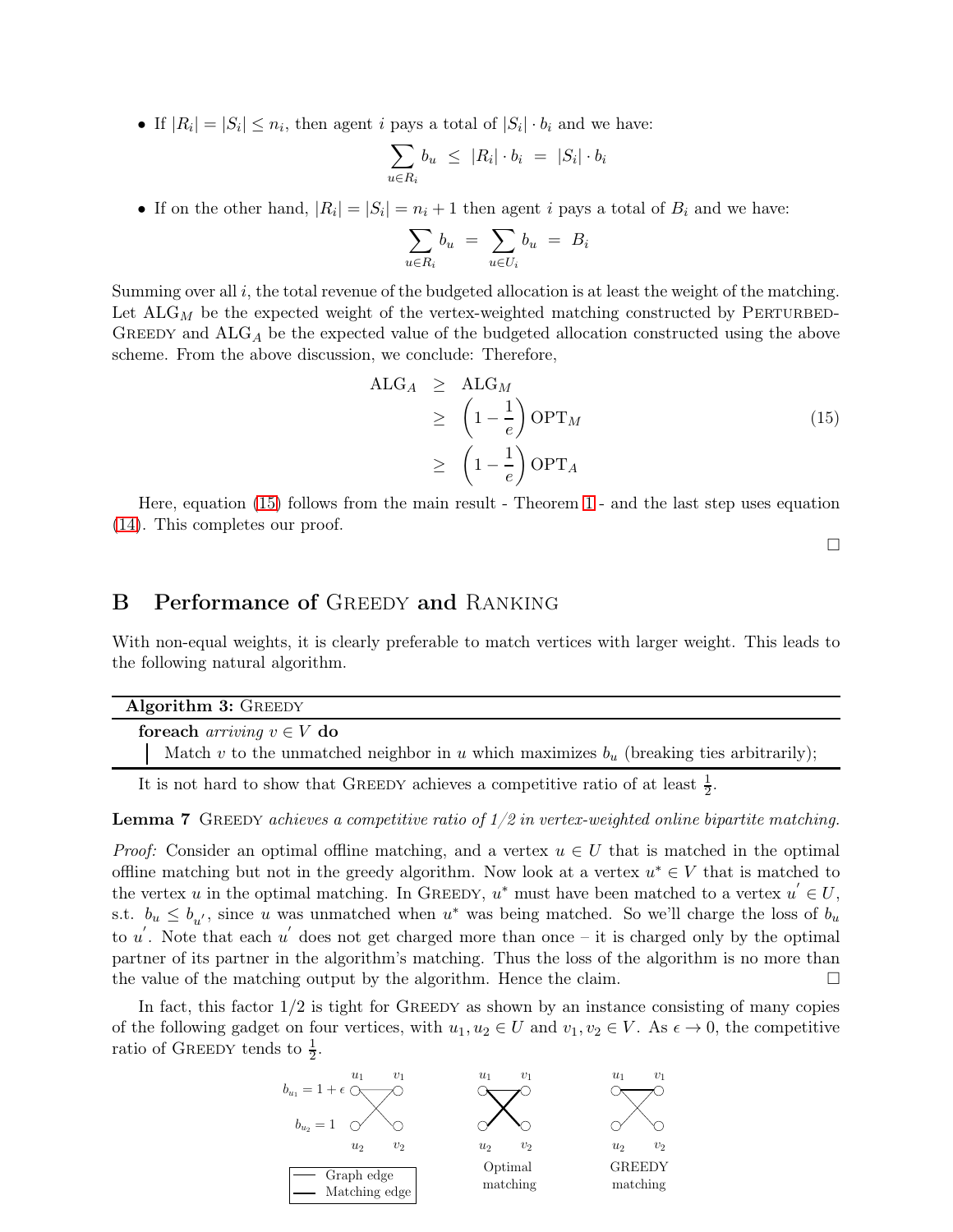Notice that this counter-example relies on weights being roughly equal. We, however, know that RANKING has an expected competitive ratio of  $(1 - 1/e)$  when the weights are equal. On the other hand, if the weights are very different, i.e.  $\epsilon$  is large, in the above example, then GREEDY provides a good competitive ratio. At the same time, if we exchanged the weights on the two vertices in the example to be  $b_{u_1} = 1$  and  $b_{u_2} = 1 + \epsilon$ , then as  $\epsilon$  grows large, the expected competitive ratio of RANKING drops to  $\frac{1}{2}$  and on larger examples, it can be as low as  $\frac{1}{n}$ . To summarize, GREEDY tends to perform well when the weights are highly skewed and Ranking performs well when the weights are roughly equal.

### <span id="page-14-0"></span>C Intuition Behind the Sufficiency of Independent Perturbations

Recall that our algorithm perturbs each weight  $b<sub>u</sub>$  independent of the other weights. The fact that PERTURBED-GREEDY achieves the best possible competitive ratio is a post-facto proof that such independence in perturbations is sufficient. Without the knowledge of our algorithm, one could reasonably believe that the vector of vertex-weights  $\{b_u\}_{u\in U}$  - which is known offline - contains valuable information which can be exploited. In what follows we provide intuition as to why this is not the case.

Consider the two input instances in Figure [1.](#page-14-2) Both the connected components in  $G_1$  have equal weights, and hence we know that RANKING achieves the best possible competitive ratio on  $G_1$ . Similarly, both connected components in  $G_2$  have highly skewed weights, suggesting GREEDY as the optimal algorithm. On the other hand, RANKING and GREEDY are far from optimal on  $G_2$  and  $G_1$  respectively. Since two instances with identical values of vertex-weights require widely differing strategies, this exercise suggests that we may not be losing must information by perturbing weights independently. The optimality of our algorithm proves this suggestion.



<span id="page-14-2"></span>Figure 1: Two instances with the same vertex-weights, but widely differing optimal strategies.

### <span id="page-14-1"></span>D Hard Instances in  $2 \times 2$  Graphs

Figure [2](#page-15-0) shows the only two potentially 'hard' instances in  $2 \times 2$  graphs. On all other instances, the optimal matching is found by any reasonable algorithm that leaves a vertex  $v \in V$  unmatched only if all its neighbors are already matched.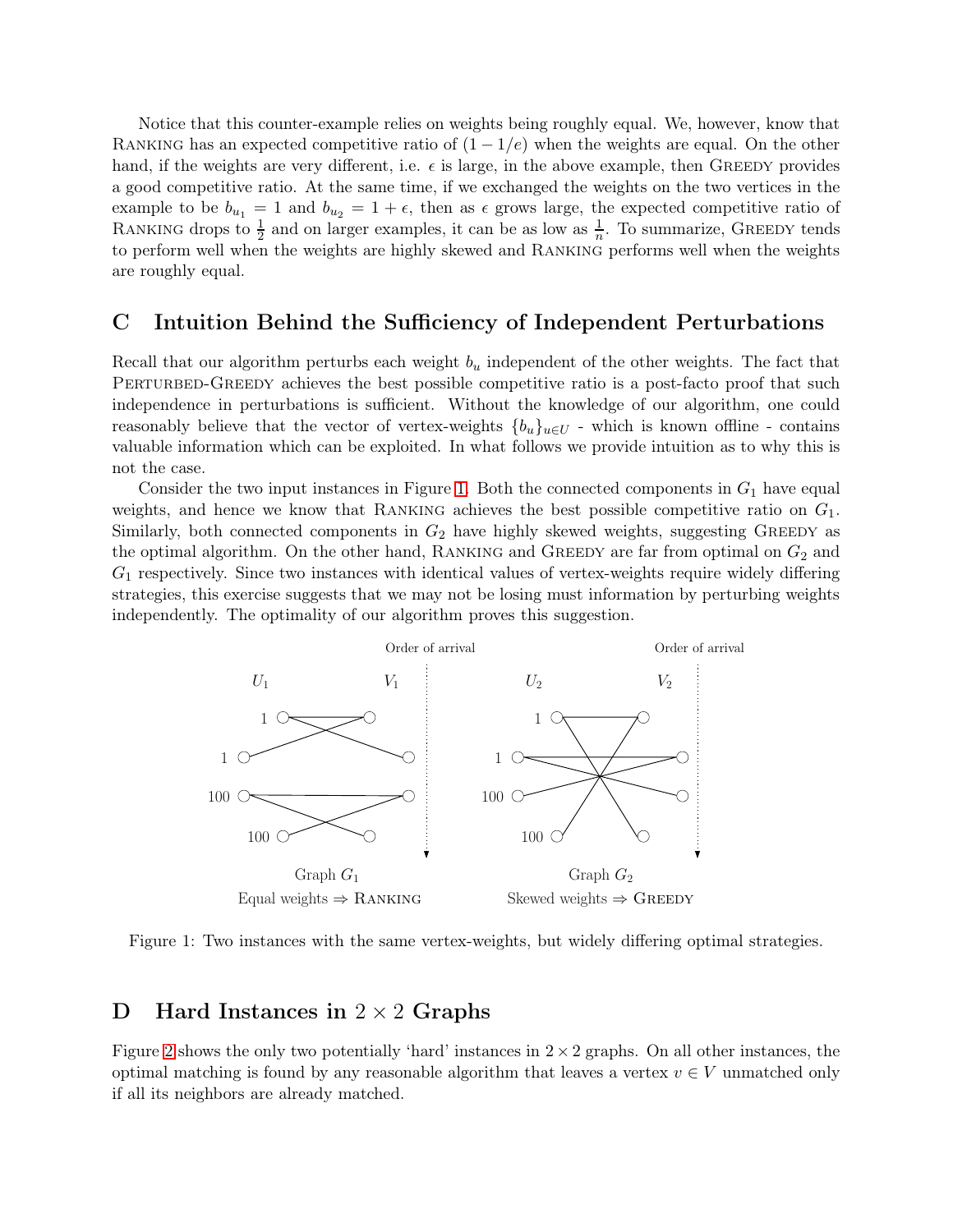

<span id="page-15-0"></span>Figure 2: Canonical examples for  $2\times 2$  graphs.

### <span id="page-15-3"></span>E Marginal Loss Events



<span id="page-15-2"></span>Figure 3: Marginal Losses

### <span id="page-15-1"></span>F Graphs with Imperfect Matchings

In Section [3,](#page-6-0) we proved Theorem [1](#page-2-1) for graphs  $G(U, V, E)$  such that  $|U| = |V|$  and G has a perfect matching. We can remove these assumptions with just a few modifications to the definitions and equations involved in the proof. The algorithm remains unchanged, *i.e.* we just use PERTURBED-GREEDY. We will only outline these modifications and the rest of the proof follows easily. Let  $M^*(G)$  be a maximum weight matching in  $G(U, V, E)$  and  $\overline{U}$  be the set of vertices in U matched by  $M^*(G)$ . Thus we know that  $\text{OPT}(G) = \sum_{u \in \overline{U}} b_u$ .

Keeping the definition of  $Q_t$  the same, we change the definition of  $R_t$  to:

$$
R_t = \{(\sigma, t, u) : u \in \overline{U} \text{ and } \sigma(u) = t \text{ and } y_{\sigma, t} = 0\}
$$

The above redefinition conveys the fact that if a vertex u is not matched by  $M^*(G)$ , then we no longer consider u being unmatched a bad event. Consequently, equation  $(2)$  changes to:

$$
B - x_t \le \frac{\sum_{(\sigma, t, u) \in R_t} b_u}{k^n}
$$

which in turn yields following counterpart of equation  $(7)$ :

<span id="page-15-4"></span>
$$
\forall t, \qquad x_t \geq B - \sum_{s \leq t} \alpha_s \tag{16}
$$

Let Eq(t) be the version of [\(16\)](#page-15-4) for t. We then multiply Eq(t) by  $\psi(t) - \psi(t+1)$  and sum over  $1 \leq t \leq n$  to obtain a combined inequality (with  $\psi(k+1) = 0$ ):

<span id="page-15-5"></span>
$$
\sum_{t} (\psi(t) - \psi(t+1)) x_t \geq \psi(1)B - \sum_{t} \psi(t) \alpha_t
$$
\n
$$
\sum_{t} \psi(t) \alpha_t \geq \psi(1) \frac{\text{OPT}(G)}{k} - \sum_{t} \frac{(1 - \psi(t+1))}{k} x_t \tag{17}
$$